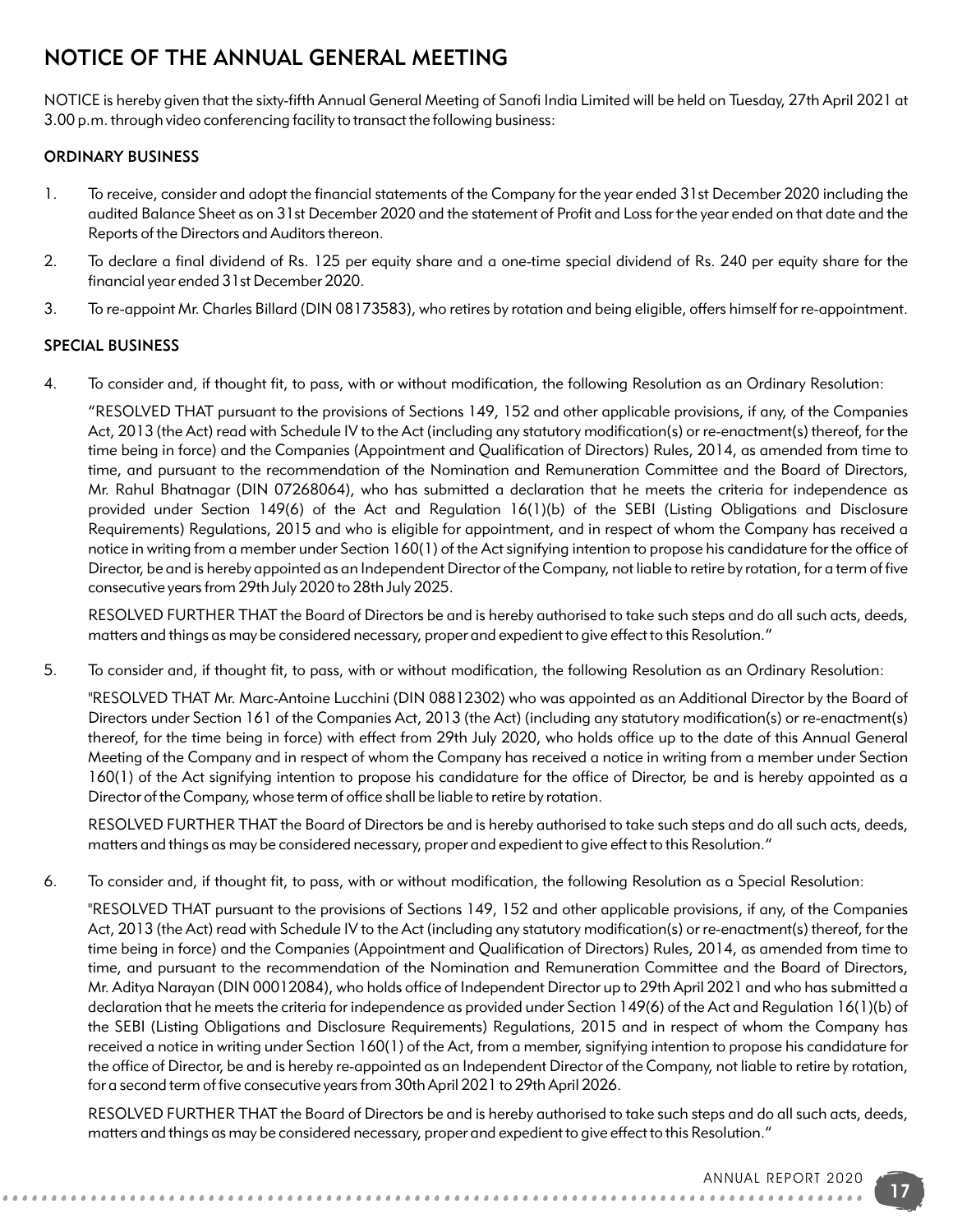7. To consider and, if thought fit, to pass, with or without modification, the following Resolution as a Special Resolution:

"RESOLVED THAT pursuant to the provisions of Sections 149, 152 and other applicable provisions, if any, of the Companies Act, 2013 (the Act) read with Schedule IV to the Act (including any statutory modification(s) or re-enactment(s) thereof, for the time being in force) and the Companies (Appointment and Qualification of Directors) Rules, 2014, as amended from time to time, and pursuant to the recommendation of the Nomination and Remuneration Committee and the Board of Directors, Ms. Usha Thorat (DIN 00542778), who holds office of Independent Director up to 29th April 2021 and who has submitted a declaration that she meets the criteria for independence as provided under Section 149(6) of the Act and Regulation 16(1)(b) of the SEBI (Listing Obligations and Disclosure Requirements) Regulations, 2015 and in respect of whom the Company has received a notice in writing under Section 160(1) of the Act, from a member, signifying intention to propose her candidature for the office of Director, be and is hereby re-appointed as an Independent Director of the Company, not liable to retire by rotation, for a second term of five consecutive years from 30th April 2021 to 29th April 2026.

RESOLVED FURTHER THAT the consent of the members be and is hereby granted for continuation of Ms. Usha Thorat as Independent Director notwithstanding that she will attain the age of 75 years in February 2025, during the second term of five consecutive years ending on 29th April 2026.

RESOLVED FURTHER THAT the Board of Directors be and is hereby authorised to take such steps and do all such acts, deeds, matters and things as may be considered necessary, proper and expedient to give effect to this Resolution."

8. To consider and, if thought fit, to pass, with or without modification, the following Resolution as an Ordinary Resolution:

"RESOLVED THAT Mr. Vaibhav Karandikar (DIN 09049375) who was appointed as an Additional Director by the Board of Directors under Section 161 of the Companies Act, 2013 (the Act) (including any statutory modification(s) or re-enactment(s) thereof for the time being in force) with effect from 23rd February 2021, who holds office up to the date of this Annual General Meeting of the Company and in respect of whom the Company has received a notice in writing from a member under Section 160(1) of the Act signifying intention to propose his candidature for the office of Director, be and is hereby appointed as Director of the Company, whose term of office shall be liable to retire by rotation.

RESOLVED FURTHER THAT the Board of Directors be and is hereby authorised to take such steps and do all such acts, deeds, matters and things as may be considered necessary, proper and expedient to give effect to this Resolution."

9. To consider and, if thought fit, to pass, with or without modification, the following Resolution as an Ordinary Resolution:

"RESOLVED THAT pursuant to provisions of Sections 196 and 197 and all other applicable provisions of the Companies Act, 2013 read with Schedule V thereto, (including any statutory modification(s) or re-enactment(s) thereof for the time being in force) approval of members be and is hereby accorded for the appointment of Mr. Vaibhav Karandikar (DIN 09049375) as Whole Time Director of the Company for a period of five years with effect from 23rd February 2021 and to his receiving remuneration, benefits and amenities as Whole Time Director of the Company as set out in the Explanatory Statement annexed to the Notice of this Meeting and upon the terms and conditions contained in an Agreement to be entered into between the Company and Mr. Vaibhav Karandikar.

RESOLVED FURTHER THAT the Board of Directors be and is hereby authorised to take such steps and do all such acts, deeds, matters and things as may be considered necessary, proper and expedient to give effect to this Resolution."

10. To consider, and if thought fit, to pass, with or without modification, the following Resolution as an Ordinary Resolution:

"RESOLVED THAT pursuant to Section 148 and all other applicable provisions of the Companies Act, 2013 read with the Companies (Audit and Auditors) Rules, 2014 (including any statutory modification(s) or re-enactment thereof, for the time being in force), the Cost Auditors appointed by the Board of Directors of the Company, M/s. Kirit Mehta & Co., Cost Accountants, to conduct the audit of the cost accounts maintained by the Company for the financial year ending 31st December 2021 be paid remuneration of Rs. 390,000 plus Goods and Services Tax and out of pocket expenses, in performance of their duties.

RESOLVED FURTHER THAT the Board of Directors be and is hereby authorised to take such steps and do all such acts, deeds, matters and things as may be considered necessary, proper and expedient to give effect to this Resolution."

. . . . . . . . . .

By Order of the Board

GIRISH TEKCHANDANI 23rd February 2021 COMPANY SECRETARY

ANNUAL REPORT 2020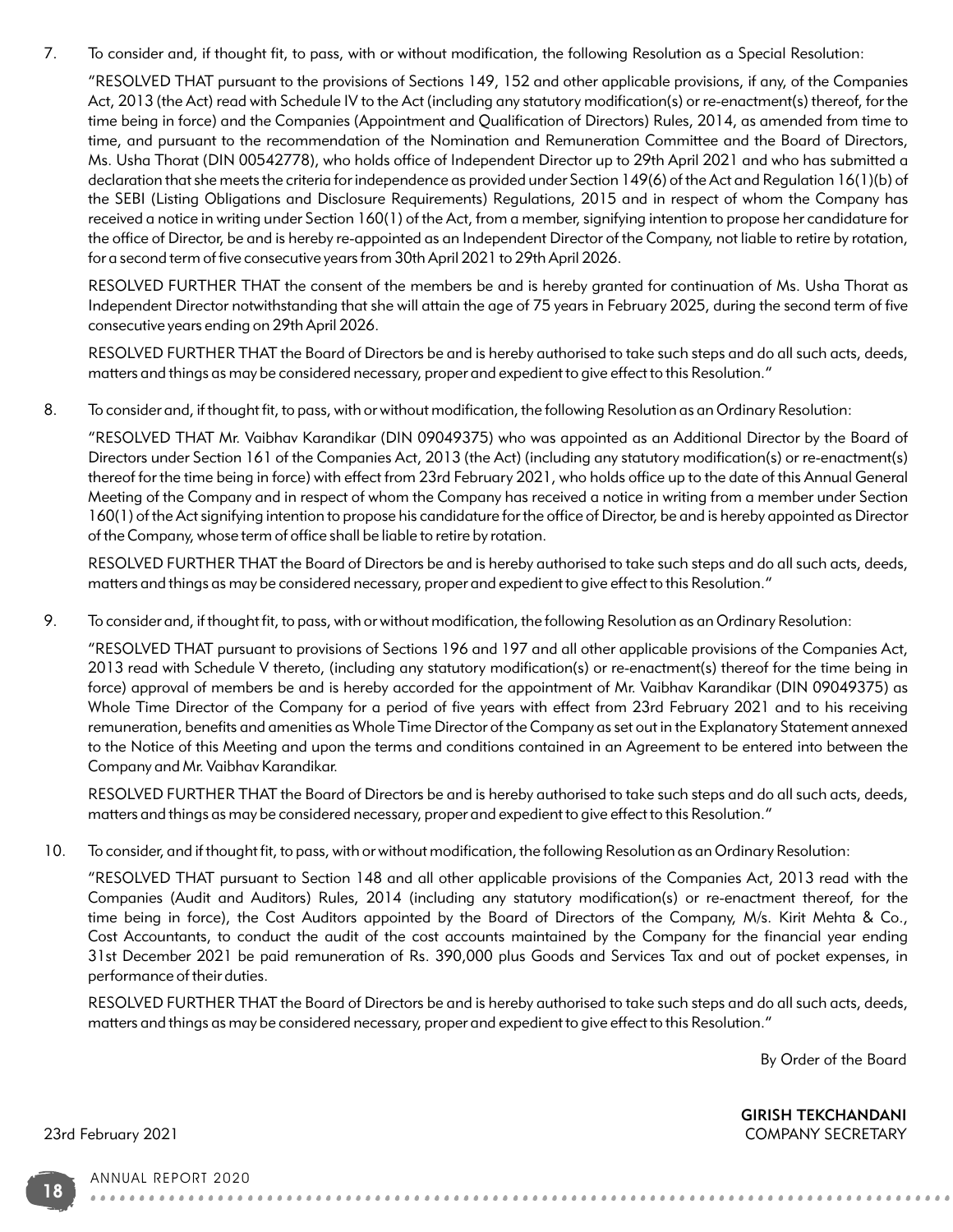### NOTES:

- 1. The Explanatory Statement pursuant to Section 102(1) of the Companies Act, 2013 (the Act) with respect to item nos. 4 to 10 of the Notice is annexed hereto and forms part of this Notice.
- 2. The meeting shall be deemed to be conducted at the Registered Office of the Company situated at Sanofi House, CTS No. 117-B, L&T Business Park, Saki Vihar Road, Powai, Mumbai 400 072.
- 3. In the year 2020, due to the COVID -19 pandemic, the Ministry of Corporate Affairs (MCA) had vide General Circular No. 20/2020 dated 5th May 2020 read with General Circular No. 14/2020 dated 8th April 2020 and General Circular No. 17/2020 dated 13th April 2020 and SEBI vide its Circular No. SEBI/HO/CFD/CMD1/CIR/P/2020/79 dated 12th May 2020, allowed companies:
	- a. to send the annual reports to shareholders only on email who have registered their email ID with the Company/Depositories, and
	- b. to hold Annual General Meeting (AGM) through video conferencing (VC) or other audio-visual means (OVAM)

The MCA vide its General Circular No. 02/2021 dated 13th January 2021 and SEBI vide its Circular No. SEBI/HO/CFD/CMD2/CIR/P/2021/11 dated 15th January 2021 extended the above exemptions till 31st December 2021.

- 4. The Annual Report and Notice of the AGM is being sent to members who have registered their email ID with the Company/ Depositories. The members who have not registered their email ID with the Company can access the Annual Report on the website of the Company - www.sanofiindialtd.com. Members who would like to obtain pdf copy on their email ID may write an email to *IGRC.SIL@sanofi.com*. Pursuant to the Circulars mentioned above, the Company has not printed the Annual Reports and hence no hard copies of the Annual Report will be provided.
- 5. The Company will hold AGM through VC facility without physical presence of the members. The necessary details for joining the meeting are given below:
	- i. Members may attend the AGM using VC facility on a live streaming link available at www.evotingindia.com (CDSL Voting Portal) under shareholders/members login by using the remote e-voting login credentials. The link for live streaming of the AGM will be available under the EVSN of the Company. The members holding shares either in demat form or in certificate form shall follow the instructions given in para 14 below to join the AGM through VC facility.
	- ii. Members can participate in the AGM through desktop/laptop/smartphone/tablet. However, for better experience and smooth participation, it is advisable to join the meeting through desktop/laptop connected through broadband.

On desktop/laptop

- a. On clicking the link to attend the AGM, a webpage will open which will ask for your name and email ID
- b. Fill name of the 1st shareholder as appearing in the demat account statement/share certificate
- c. Fill the email ID registered with the depository/the Company
- d. Click on submit

On smart phone/tablet

- a. Download the Zoom app on your smart phone/tablet. Zoom app can be downloaded from Google Play Store. Apple and Windows phone users can download the app from the App Store and the Windows Phone Store respectively. This app can be downloaded without any charge.
- b. On clicking the link to attend the AGM, a new page will open in the app which will ask for your name and email ID
- c. Fill name of the 1st shareholder as appearing in the demat account statement/share certificate
- d. Fill the email ID registered with the depository/the Company

e. Click on submit

Members who face any technical difficulty in accessing www.evotingindia.com may contact toll free no. 1800 225 533. After login, the members who face any technical difficulty in accessing the VC link may contact toll free No. 1800 919 0772.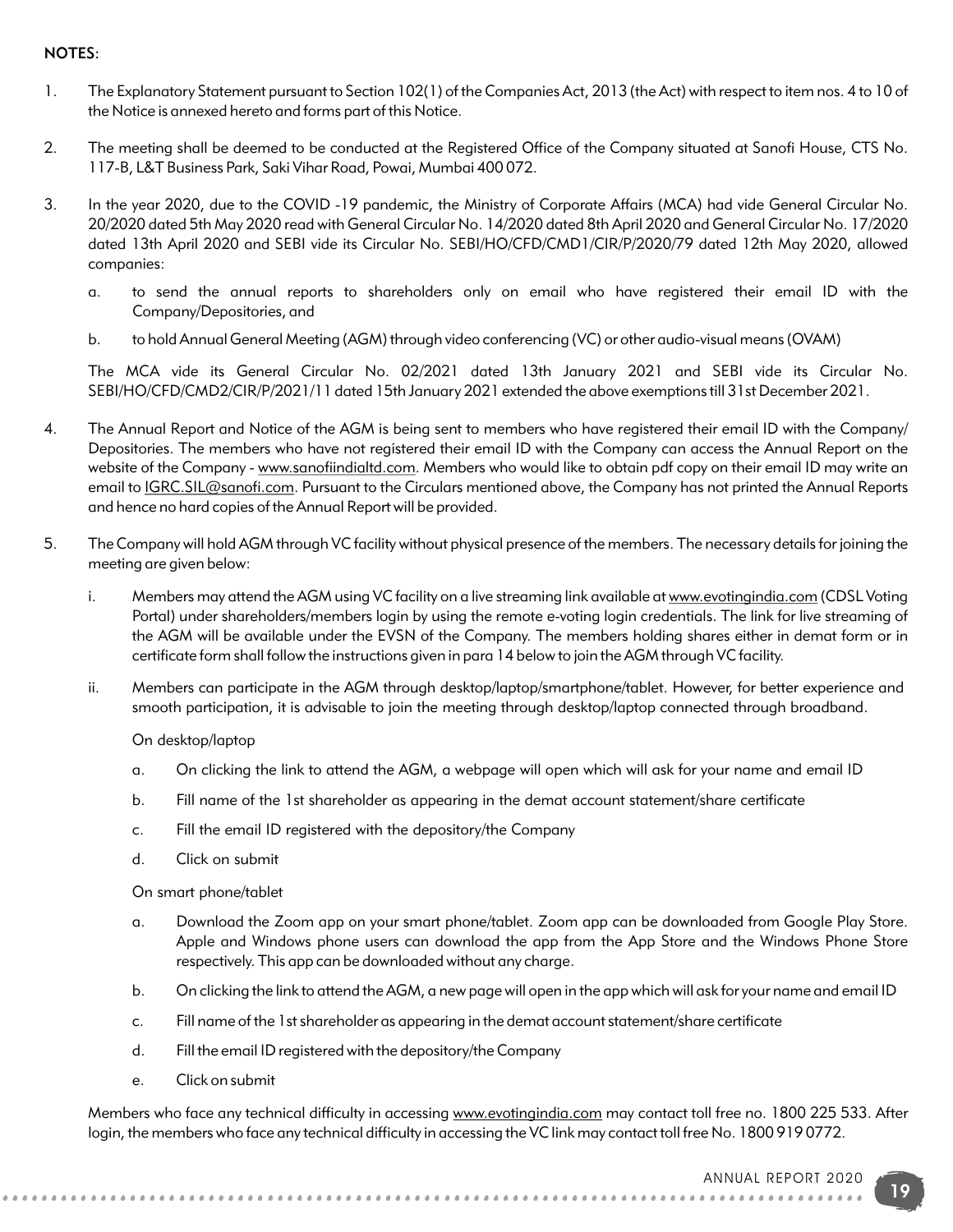- 6. The meeting will be conducted following the below process:
	- i. The link for joining the meeting will be made active 15 minutes prior to the meeting i.e. at 2.45 p.m. on 27th April 2021. Members are requested to join the meeting on time.
	- ii. Since this meeting is being held through video conferencing, physical attendance of members has been dispensed with. Therefore, appointment of proxies is not applicable.
	- iii. Pursuant to Section 113 of the Act, corporate members are requested to send a duly certified copy of the Board Resolution authorizing their representative to attend and vote at the AGM, before e-voting/attending AGM, to IGRC.SIL@sanofi.com.
	- iv. Chairman of the Company will make a statement on the affairs of the Company at the meeting.
	- v. Members who have questions or seeking clarifications on the Annual Report or on the proposals as contained in this Notice are requested to send email to the Company - IGRC.SIL@sanofi.com on or before 5.00 p.m. on Thursday, 22nd April 2021. This would enable the Company to compile the information and provide the replies at the meeting. The Company will be able to answer only those questions at the meeting which are received in advance as per the above process.

The Company will allot time for members to express their views or give comments during the meeting. The members who wish to speak at the meeting need to register themselves as a speaker by sending an e-mail from their registered e-mail ID mentioning their name, DP ID and Client ID/Folio number and mobile number, on e-mail ID - IGRC.SIL@sanofi.com on or before 5.00 p.m. on Thursday, 22nd April 2021. Depending on the availability of time, the Company reserves the right to restrict the number of speakers at the meeting.

- vi. The voting on the proposals contained in the Notice of AGM will be conducted as under:
	- a. The members who have registered their email addresses with the Company/their depository can cast their vote through remote e-voting or through the e-voting during the AGM using the process mentioned below for e-voting through electronic system means.
	- b. The members who are holding shares in physical form and who have not registered their email ID with the Company, can write to evoting.investors@linkintime.co.in by providing their name and folio number and obtain default PAN (if PAN is not registered with the Company) for the purpose of e-voting in CDSL portal and exercise their vote either through remote e-voting or vote electronically during the AGM. The credentials will be provided to the members after verification of all details.

Detailed instructions for voting are contained in Para 14 below.

- vii. The Board of Directors of the Company has appointed Mr. Makarand M. Joshi, Practising Company Secretary (FCS 5533, CP 3662), or failing him, Ms. Kumudani Bhalerao, Practising Company Secretary (FCS 6667, CP 6690) as Scrutinizer for conducting the voting process of remote e-voting and e-voting during AGM in a fair and transparent manner.
- viii. The Scrutinizer shall submit his/her report, to the Chairman or any person authorized by him, on the voting in favour or against, if any, within forty-eight hours from the conclusion of the meeting.
- ix. The results declared along with the consolidated Scrutinizer's Report and the recorded transcript of the meeting shall be placed on the website of the Company - www.sanofiindialtd.com. The results shall simultaneously be communicated to the Stock Exchanges.
- 7. The Register of Directors and Key Managerial Personnel and their shareholding maintained under Section 170 of the Act, the Register of Contracts or Arrangements in which the Directors are interested under Section 189 of the Act and all other documents referred to in the Notice can be inspected in electronic mode by sending a request on email to IGRC.SIL@sanofi.com.
- 8. The Register of Members of the Company shall remain closed from 21st April 2021 to 27th April 2021 (both days inclusive).
- 9. Payment of dividend as recommended by the Board of Directors, if approved at the meeting, will be made to those members whose names are on the Company's Register of Members on 27th April 2021 and those whose names appear as Beneficial Owners as at the close of the business hours on 20th April 2020 as per the details to be furnished by the Depositories, viz. National Securities Depository Limited (NSDL) and Central Depository Services (India) Limited (CDSL) for this purpose.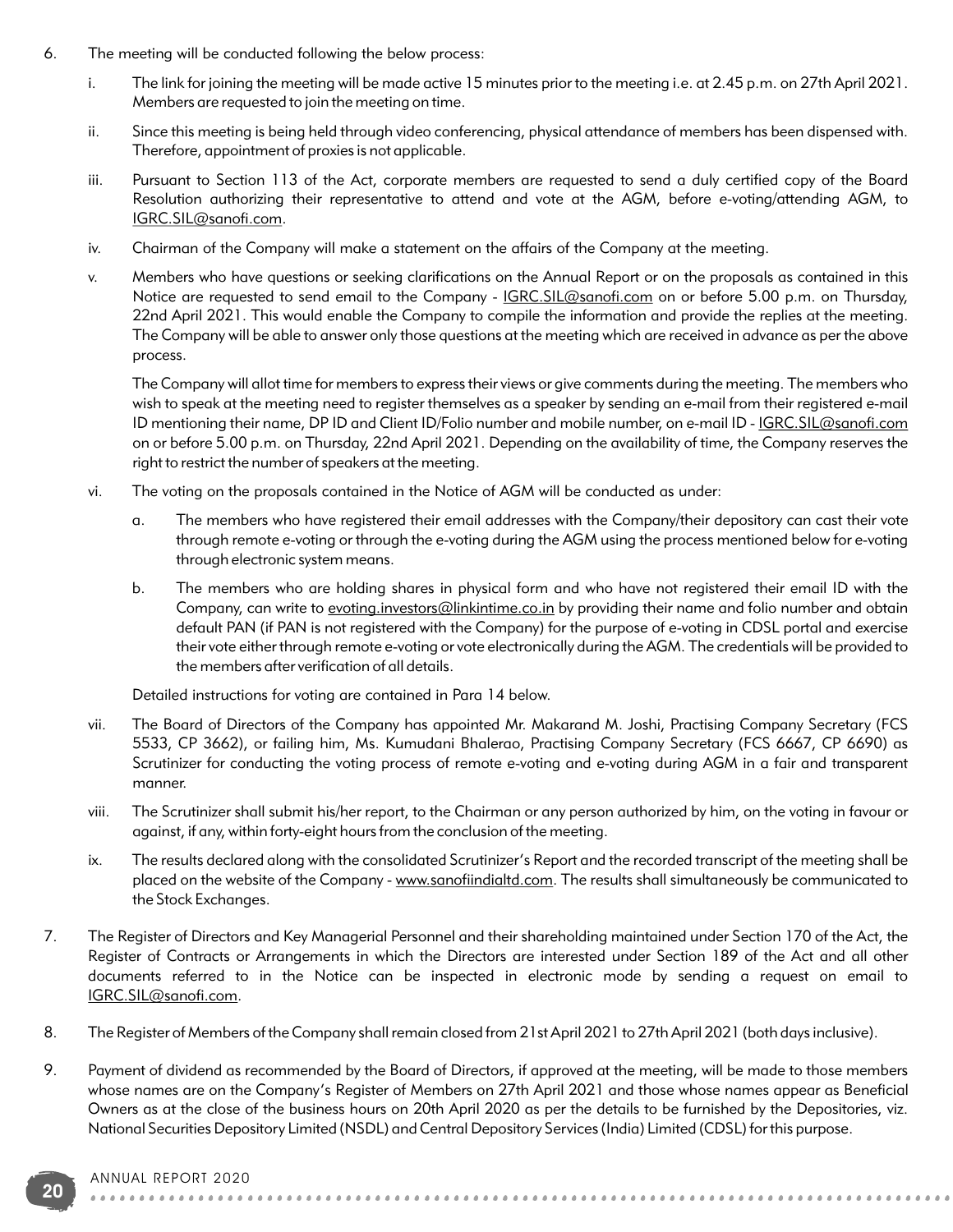- 10. In accordance with the provisions of the Income Tax Act, 1961 as amended by and read with the provisions of the Finance Act, 2020, with effect from 1st April 2020, dividend declared and paid by the Company is taxable in the hands of its members and the Company is required to deduct tax at source (TDS) from dividend paid to the members at the applicable rates. A separate email will be sent at the registered email ID of the members describing about the detailed process to submit the documents/ declarations along with the formats in respect of deduction of tax at source on the dividend payout. Sufficient time will be provided for submitting the documents/declarations by the members who are desiring to claim beneficial tax treatment. The intimation will also be uploaded on the website of the Company - www.sanofiindialtd.com.
- 11. Members holding shares in electronic form are advised to keep the bank details updated with the respective Depositories, viz. NSDL and CDSL. Member holding shares in certificate form are requested to update bank details with the Company's Registrar and Transfer Agents.
- 12. Pursuant to the provisions of the Investor Education and Protection Fund Authority (Accounting, Audit, Transfer and Refund) Rules, 2016 and Amendment Rules 2017 notified by the Ministry of Corporate Affairs, the Company is required to transfer all shares in respect of which dividend has not been paid or claimed by the members for seven consecutive years or more in the name of Investor Education and Protection Fund (IEPF) Suspense Account. Adhering to various requirements set out in the Rules, the Company has taken appropriate action for transferring the shares to the Demat Account opened by the IEPF Authority. The Company has also uploaded details of such members whose shares are transferred to IEPF Suspense Account on its website - www.sanofiindialtd.com.

The shares transferred to IEPF Suspense Account including all benefits accruing on such shares, if any, can be claimed by the members from IEPF Authority, after following the procedure prescribed under the Rules.

Pursuant to the provisions of Sections 124 and 125 of the Act, dividends which remain unclaimed for a period of seven years from the date of transfer to the unpaid dividend account are required to be transferred to IEPF established by the Central Government. The details of unpaid dividend are uploaded on the website of the Company - www.sanofiindialtd.com.

During the year 2020, the Company transferred unclaimed dividend amounts of Rs.1,664,658 and Rs. 761,720 from the Final Dividend for the year 2012 and Interim Dividend for the year 2013 respectively, to the IEPF.

Members who have not encashed their dividend warrants for last seven years are requested to write to the Company's Registrar and Transfer Agents and claim their dividends. The total amount of unclaimed dividend has been disclosed in the financial statements. Members are requested to note that the unclaimed dividends will be transferred to the IEPF after the below mentioned last date of claim which has been calculated by adding 37 days and 7 years in the date of declaration:

| Dividend and Year                        | Dividend per Share (Rs.) | <b>Date of Declaration</b> | Last Date for Claim |
|------------------------------------------|--------------------------|----------------------------|---------------------|
| Final Dividend 2013                      | 35                       | 29-04-2014                 | 03-06-2021          |
| Interim Dividend 2014                    | 10                       | 23-07-2014                 | 27-08-2021          |
| Final Dividend 2014                      | 35                       | 29-04-2015                 | 03-06-2022          |
| Interim Dividend 2015                    | 18                       | 21-07-2015                 | 25-08-2022          |
| Final Dividend 2015                      | 47                       | 29-04-2016                 | 04-06-2023          |
| Interim Dividend 2016                    | 18                       | 22-07-2016                 | 27-08-2023          |
| Final Dividend 2016                      | 50                       | 05-05-2017                 | 09-06-2024          |
| Interim Dividend 2017                    | 18                       | 19-07-2017                 | 23-08-2024          |
| Final Dividend 2017                      | 53                       | 08-05-2018                 | 12-06-2025          |
| Interim Dividend 2018                    | 18                       | 25-07-2018                 | 31-08-2025          |
| Final Dividend 2018                      | 66                       | 07-05-2019                 | 11-06-2026          |
| Final and One-Time Special Dividend 2019 | 349                      | 07-07-2020                 | 12-08-2027          |

. . . . . . . . . . . . . . . . .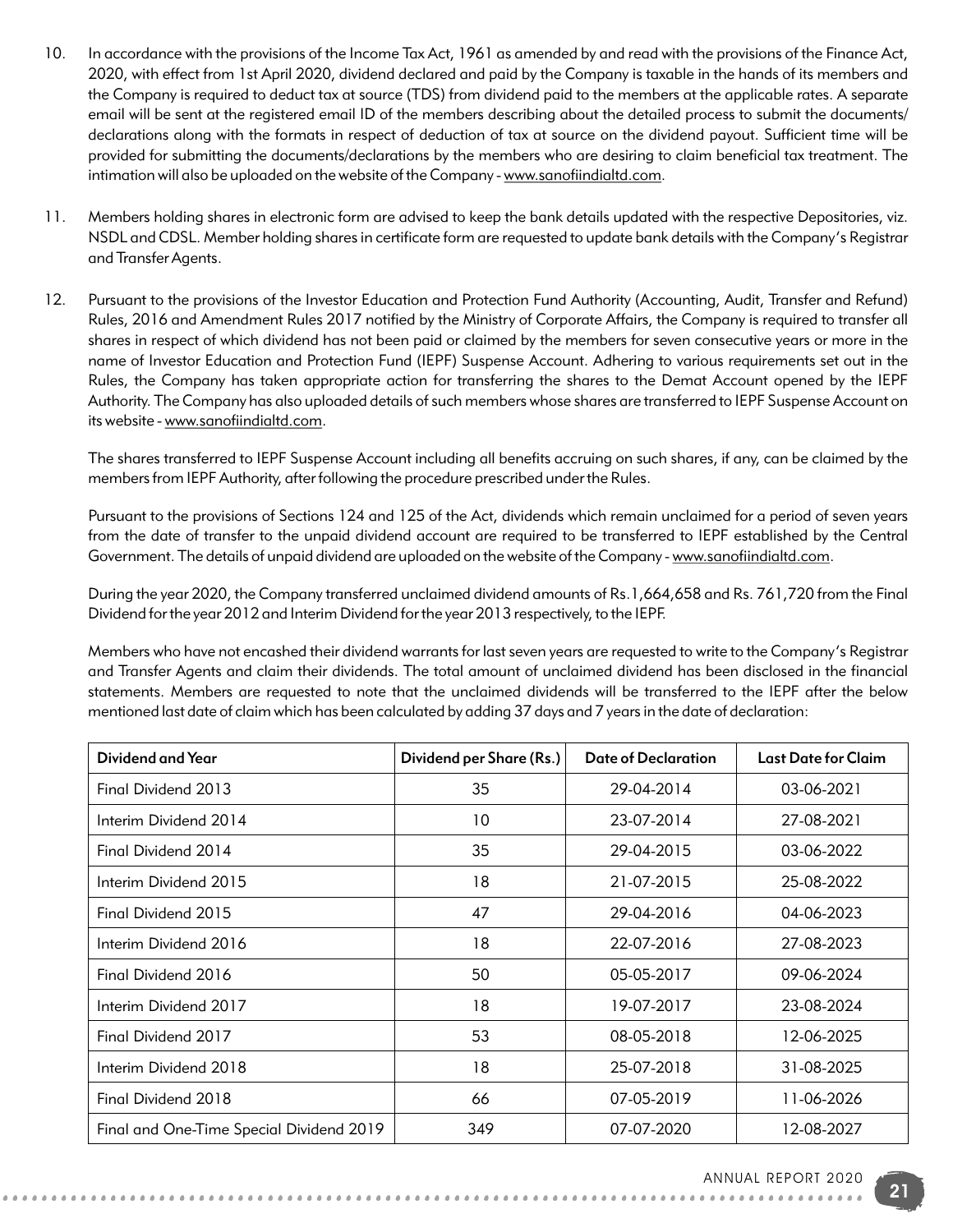13. Pursuant to Regulation 39 and Schedule V and VI of the SEBI (Listing Obligations and Disclosure Requirements) Regulations, 2015 (Listing Regulations) the Company has transferred unclaimed shares in its Unclaimed Suspense Account details of which are given below:

| <b>Particulars</b>                                                                                                                                                                                                           | No. of<br>Records | No. of<br><b>Shareholders</b> | No. of<br><b>Equity Shares</b> |
|------------------------------------------------------------------------------------------------------------------------------------------------------------------------------------------------------------------------------|-------------------|-------------------------------|--------------------------------|
| Aggregate number of shareholders/records and the<br>outstanding shares in the Unclaimed Suspense Account                                                                                                                     | 249               | 233                           | 12,450                         |
| Number of shareholders who approached the Company for<br>transfer of shares and shares transferred from suspense<br>account during the year                                                                                  | 05                | 05                            | 250                            |
| Number of shareholders/records whose shares were<br>transferred from suspense account to the demat account of<br>Investor Education and Protection Fund under the provisions<br>of Section 124(6) of the Companies Act, 2013 | 13                | $12 \overline{ }$             | 650                            |
| Number of shareholders/records and aggregate number of<br>shares transferred to the Unclaimed Suspense Account<br>during the year                                                                                            |                   |                               |                                |
| Aggregate number of shareholders and outstanding shares in<br>the Unclaimed Suspense Account lying as on<br>31st December 2020                                                                                               | 231               | 216                           | 11,550                         |

Voting rights on shares lying in the Unclaimed Suspense Account shall remain frozen till the rightful owner of such shares establishes his/her title of ownership to claim the shares.

14. In compliance with the provisions of Section 108 of the Act read with Rule 20 of the Companies (Management and Administration) Rules, 2014 and Regulation 44 of the Listing Regulations the Company is pleased to offer e-voting facility which will enable the members to cast their votes electronically on all the Resolutions set out in the Notice. Please refer the instructions given below relating to voting through electronic means.

#### E-voting facility:

The remote e-voting period will begin on 24th April 2021 at 9.00 a.m. and will end on 26th April 2021 at 5.00 p.m. During this period members of the Company holding shares either in physical form or dematerialized form as on cut-off date, i.e 20th April 2021 may exercise their vote electronically. The e-voting module shall be disabled by CDSL for voting thereafter.

A person whose name is recorded in the register of members or in the beneficial owners maintained by depositories as on the cut-off date i.e. 20th April 2021 shall be entitled to avail the facility of remote e-voting as well as e-voting system during the AGM. Voting rights shall be reckoned on the paid-up value of shares registered in the name of the member/beneficial owner (in case of shares held in dematerialised form) as on the cut-off date i.e. Tuesday, 20th April 2021.

Any person who becomes a member of the Company after dispatch of the Notice of the AGM and holding shares as on the cut-off date i.e. Tuesday, 20th April 2021 and wishing to participate in the e-voting may obtain User ID and password by sending a letter or email to the Company's Registrar and Transfer Agents, Link Intime India Private Limited to C-101, 247 Park, L B S Marg, Vikhroli West, Mumbai 400 083 (Email ID: evoting.investors@linkintime.co.in) providing details such as name of the Member, DP ID/Client ID no. and name of the Company. User ID and password will be provided through email or SMS or letter as per details of the member provided by the Depositories or available with the Registrars. Members can also contact Mr. Jayprakash V P of Link Intime India Private Limited on no. 022 - 49186270. A person who is not a member as on the cut-off date should treat this Notice for information purposes only.

#### ANNUAL REPORT 2020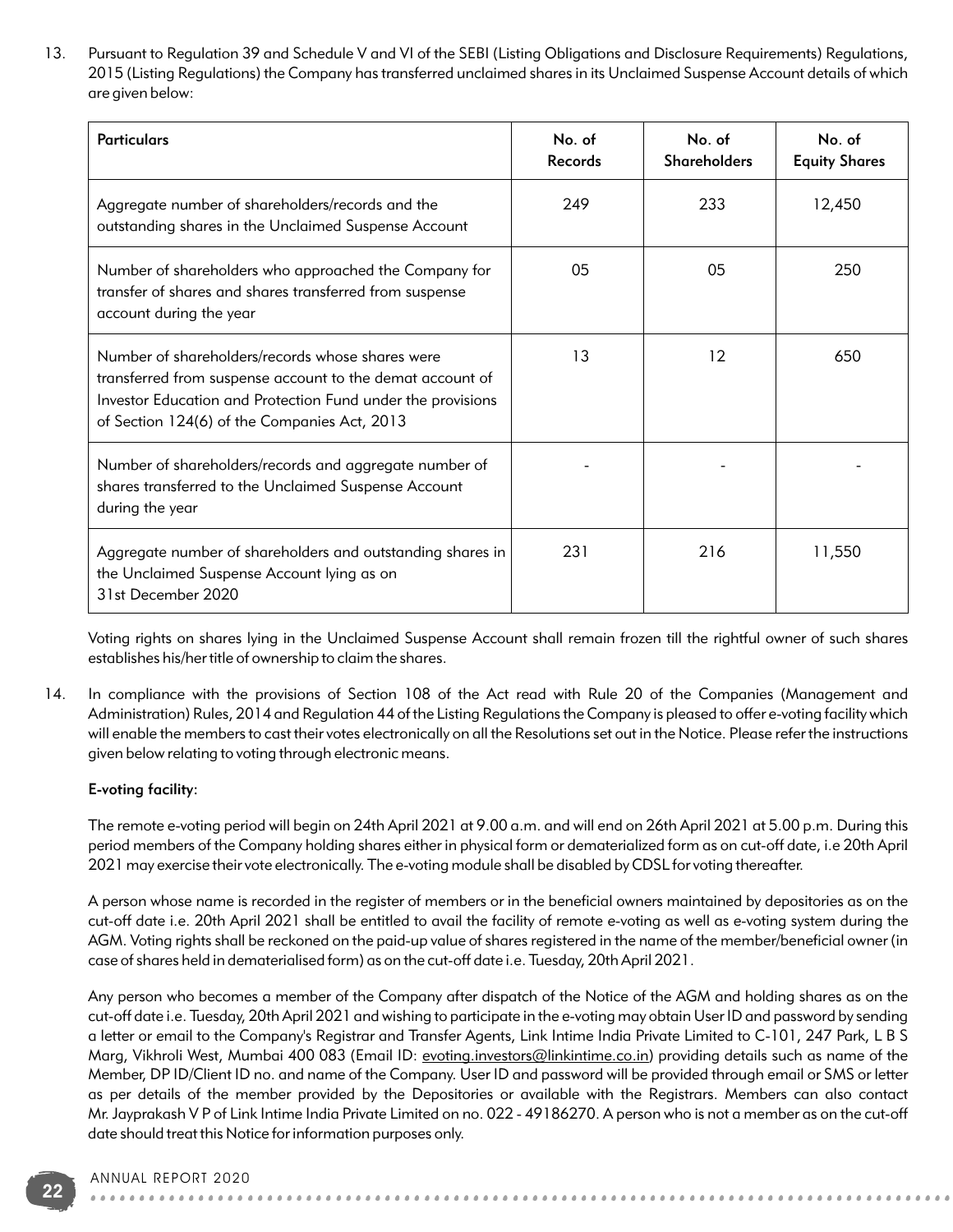The voting during the AGM will begin on 27th April 2021 at 3.00 p.m. and will end on completion of 30 minutes from the time of the conclusion of the AGM. Within this period, all members who are present at the AGM through VC facility and who have not yet exercised their vote through remote e-voting, can exercise their vote electronically.

The facility for e-voting during the meeting is available only to those members participating in the meeting through VC facility. If a member has exercised his/her vote during the AGM through e-voting but not attended the AGM through VC facility, then the votes casted by such members shall be considered invalid.

The procedure for remote e-voting and e-voting during the AGM is the same.

The instructions for members voting electronically are as under:

- i. You should log on to the e-voting website www.evotingindia.com.
- ii. Click on Shareholders/Members.
- iii. Now Enter your User ID
	- For CDSL: 16 digits beneficiary ID,
	- For NSDL: 8 Character DP ID followed by 8 Digits Client ID,
	- <sup>l</sup>Members holding shares in physical form should enter Folio Number registered with the Company.
- iv. Next enter the Image Verification as displayed and click on Login.
- v. If you are holding shares in demat form and had logged on to www.evotingindia.com and voted on an earlier voting of any company, then your existing password is to be used.
- vi. If you are a first time user follow the steps given below:

| For members holding shares in demat form and physical form |                                                                                                                                                                                                                                                                                                                                                                                                                                     |  |
|------------------------------------------------------------|-------------------------------------------------------------------------------------------------------------------------------------------------------------------------------------------------------------------------------------------------------------------------------------------------------------------------------------------------------------------------------------------------------------------------------------|--|
| <b>PAN</b>                                                 | Enter your 10 digit alpha-numeric PAN issued by Income Tax Department (Applicable for<br>both demat shareholders as well as physical shareholders). Members who have not updated<br>their PAN with the Company/Depository Participant are requested to send an email to<br>evoting.investors@linkintime.co.in providing details such as name of the Member, DP ID/<br>Client ID no. and name of the Company and obtain default PAN. |  |
| Dividend Bank Details<br><b>OR</b> Date of Birth (DOB)     | Enter the Dividend Bank Details or Date of Birth (in dd/mm/yyyy format) as recorded in your<br>demat account or in the Company records in order to login. If both the details are not<br>recorded with the Depository or Company please enter the member ID/folio number in the<br>Dividend Bank details field as mentioned in instruction iii.                                                                                     |  |

- vii. After entering these details appropriately, click on "SUBMIT" tab.
- viii. Members holding shares in physical form will then directly reach the Company selection screen. However, members holding shares in demat form will now reach 'Password Creation' menu wherein they are required to mandatorily enter their login password in the new password field. Kindly note that this password is to be also used by the demat holders for voting for Resolutions of any other company on which they are eligible to vote, provided that company opts for e-voting through CDSL platform. It is strongly recommended not to share your password with any other person and take utmost care to keep your password confidential.
- ix. For members holding shares in physical form, the details can be used only for e-voting on the Resolutions contained in this Notice.
- x. Click on the EVSN of Sanofi India Limited.
- xi. On the voting page, you will see "RESOLUTION DESCRIPTION" and against the same the option "YES/NO" for voting. Select the option YES or NO as desired. The option YES implies that you assent to the Resolution and option NO implies that you dissent to the Resolution.
- xii. Click on the "RESOLUTIONS FILE LINK" if you wish to view the entire Resolution details.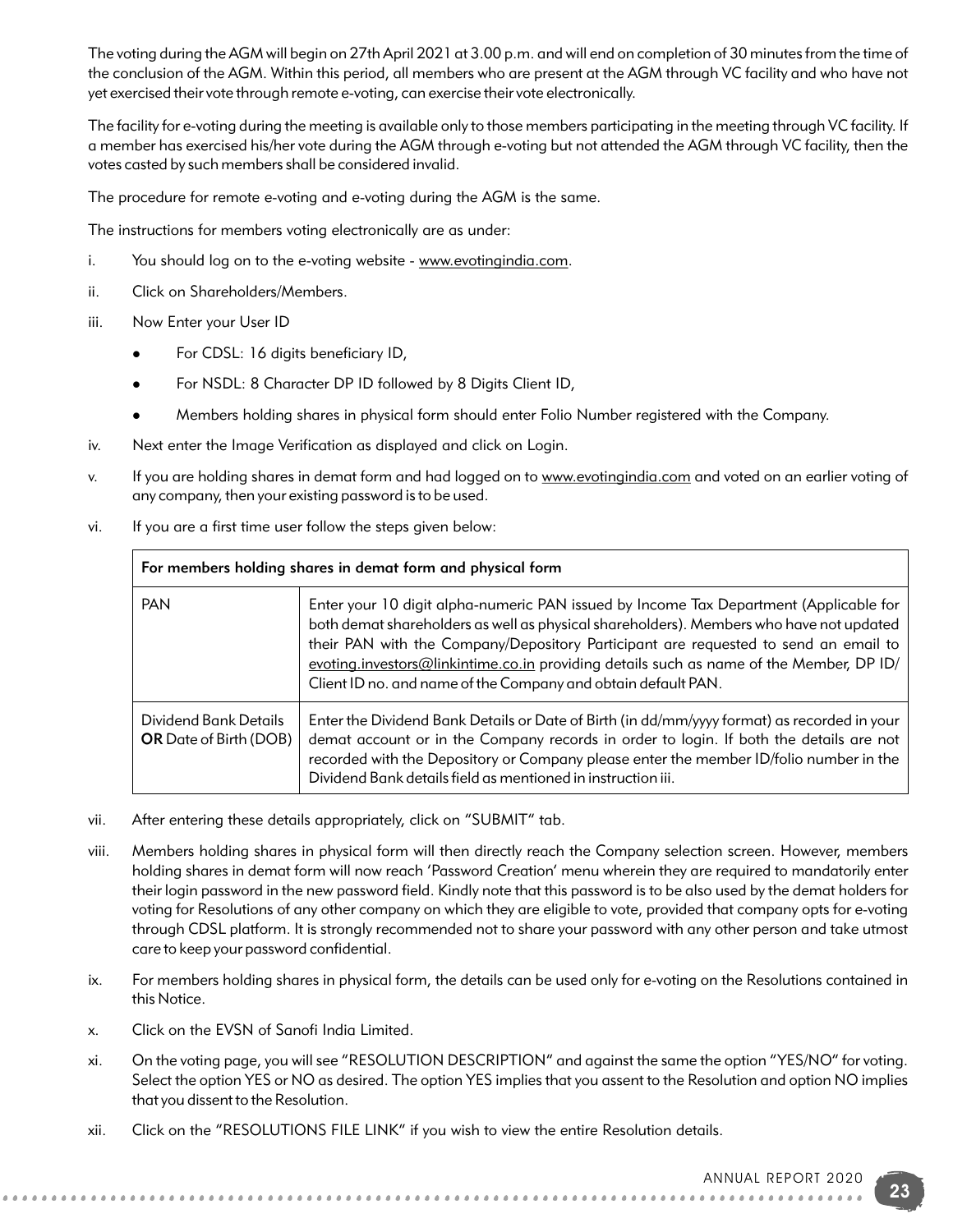- xiii. After selecting the Resolution you have decided to vote on, click on "SUBMIT". A confirmation box will be displayed. If you wish to confirm your vote, click on "OK", else to change your vote, click on "CANCEL" and accordingly modify your vote.
- xiv. Once you "CONFIRM" your vote on the Resolution, you will not be allowed to modify your vote.
- xv. You can also take a print of the votes cast by clicking on "Click here to print" option on the Voting page.
- xvi. If a demat account holder has forgotten the changed login password then enter the User ID and the image verification code and click on Forgot Password & enter the details as prompted by the system.
- xvii. Members can also cast their vote using CDSL's mobile app m-Voting available for android based mobiles. The m-Voting app can be downloaded from Google Play Store. Apple and Windows phone users can download the app from the App Store and the Windows Phone Store respectively. Please follow the instructions as prompted by the mobile app while voting on your mobile.
- xviii. Note for Non Individual Members and Custodians:
	- a. Non-Individual members (i.e. other than Individuals, HUF, NRI etc.) and Custodian are required to log on to www.evotingindia.com and register themselves as Corporates.
	- b. A scanned copy of the Registration Form bearing the stamp and sign of the entity should be emailed to helpdesk.evoting@cdslindia.com.
	- c. After receiving the login details a Compliance User should be created using the admin login and password. The Compliance User would be able to link the account(s) for which they wish to vote on.
	- d. The list of accounts linked in the login should be mailed to helpdesk.evoting@cdslindia.com and on approval of the accounts they would be able to cast their vote.
	- e. A scanned copy of the Board Resolutions and Power of Attorney (POA) which they have issued in favour of the Custodian, if any, should be uploaded in PDF format in the system for the scrutinizer to verify the same.
- xix. In case you have any queries or issues regarding e-voting, you may refer the Frequently Asked Questions ("FAQs") and e-voting manual available at www.evotingindia.com, under help section or write an email to helpdesk.evoting@cdslindia.com or contact the following :

Mr. Nitin Kunder (022- 23058738) Mr. Mehboob Lakhani (022-23058543)

Mr. Rakesh Dalvi (022-23058542).

xx. For any grievances connected with facility for e-voting members may contact:

Mr. Girish Tekchandani, Company Secretary Address: Sanofi House, CTS No.117-B, L&T Business Park, Saki Vihar Road, Powai, Mumbai 400 072, India Tel: (022) 28032000 Email: IGRC.SIL@sanofi.com

15. Members holding shares in physical form and desirous of making a nomination in respect of their shareholding in the Company, as permitted under Section 72 of the Act, are requested to submit details to the Registrar and Transfer Agents of the Company, in the prescribed Form SH-13 for this purpose.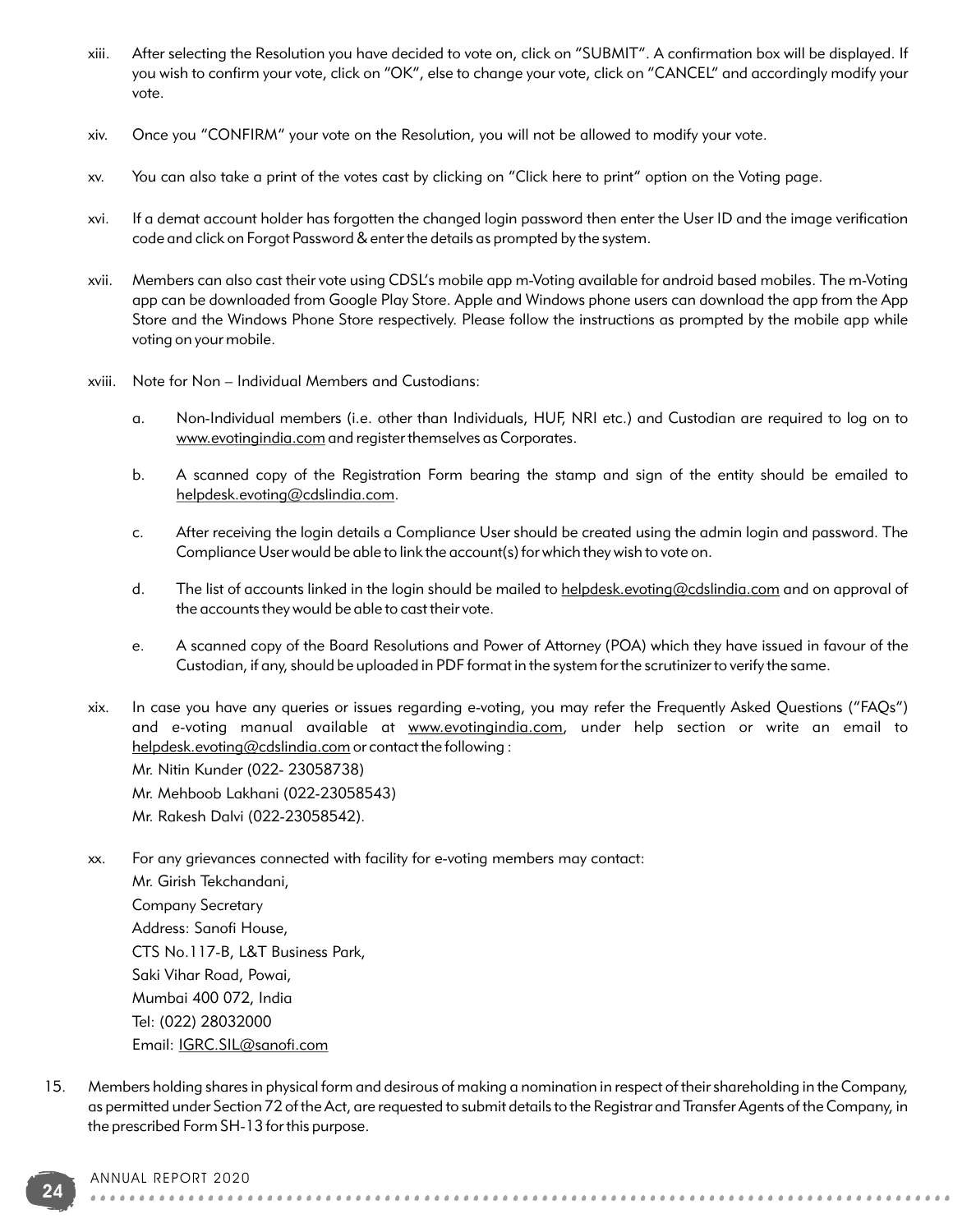16. As required by Regulation 36(3) of the Listing Regulations and the Secretarial Standards on General Meetings (SS-2) as laid down by The Institute of Company Secretaries of India, additional information relating to the particulars of Directors who are proposed to be appointed/re-appointed are given below:

| Agenda Item No.                                        | 3                                                                                                                                                                                                                                                                                                                                                                                                                                                                                                                                               |
|--------------------------------------------------------|-------------------------------------------------------------------------------------------------------------------------------------------------------------------------------------------------------------------------------------------------------------------------------------------------------------------------------------------------------------------------------------------------------------------------------------------------------------------------------------------------------------------------------------------------|
| Name                                                   | Mr. Charles Billard                                                                                                                                                                                                                                                                                                                                                                                                                                                                                                                             |
| Age                                                    | 39                                                                                                                                                                                                                                                                                                                                                                                                                                                                                                                                              |
| Qualifications                                         | Master's degree from Ecole Centrale Paris Engineering School                                                                                                                                                                                                                                                                                                                                                                                                                                                                                    |
| Brief profile including expertise and experience       | Mr. Charles Billard joined Sanofi Group in 2014 as the Head of Strategy<br>and Business Development for Global Consumer Healthcare Division. In<br>2016, he was appointed as Head Financial Planning & Performance<br>department for the General & Emerging Markets Global Business Unit.<br>He was Chief Financial Officer (w.e.f 1st July 2018) and Whole Time<br>Director (w.e.f 25th July 2018) of Sanofi India Limited. He ceased to be<br>the Chief Financial Officer and Whole Time Director w.e.f end of day on<br>30th September 2020. |
|                                                        | Currently he is Head of Finance for Sanofi Group's Global Corporate<br>Functions based at Paris and a Non-Executive Director of Sanofi India<br>Limited.                                                                                                                                                                                                                                                                                                                                                                                        |
|                                                        | Prior to Sanofi Group, he spent 9 years in Strategy Consulting with The<br>Boston Consulting Group.                                                                                                                                                                                                                                                                                                                                                                                                                                             |
| Directorships in other companies in India              | None                                                                                                                                                                                                                                                                                                                                                                                                                                                                                                                                            |
| Committee Memberships and Chairmanships                | He is member of Audit Committee of Sanofi India Limited.                                                                                                                                                                                                                                                                                                                                                                                                                                                                                        |
| Number of Board meetings attended during<br>the year   | In the year 2020, Mr. Charles Billard attended 5 out of 5 Board meetings.                                                                                                                                                                                                                                                                                                                                                                                                                                                                       |
| Remuneration last drawn for the financial<br>year 2020 | As Chief Financial Officer and Whole Time Director till 30th September<br>2020, Mr. Charles Billard was paid remuneration as approved by the<br>members at the AGM of the Company held on 7th May 2019. Details are<br>disclosed in the Corporate Governance section of the Annual Report.<br>From 1st October 2020, Mr. Charles Billard is associated with the                                                                                                                                                                                 |
|                                                        | Company as a Non-Executive Director. As per Nomination and<br>Remuneration Policy of the Company, no remuneration is payable to<br>Non-Executive Directors who are employees of Sanofi group.                                                                                                                                                                                                                                                                                                                                                   |
| Remuneration sought to be paid                         | As per Nomination and Remuneration Policy of the Company, no<br>remuneration is payable to Non-Executive Directors who are employees<br>of Sanofi group. No change has been proposed.                                                                                                                                                                                                                                                                                                                                                           |
| Terms and conditions of appointment                    | Non-Executive Director as per the Nomination and Remuneration Policy<br>of the Company.                                                                                                                                                                                                                                                                                                                                                                                                                                                         |
| Relationship with other Directors and KMP              | None                                                                                                                                                                                                                                                                                                                                                                                                                                                                                                                                            |
| Date of first appointment on the Board                 | 25th July 2018                                                                                                                                                                                                                                                                                                                                                                                                                                                                                                                                  |
| Shareholding in Sanofi India Limited                   | Nil                                                                                                                                                                                                                                                                                                                                                                                                                                                                                                                                             |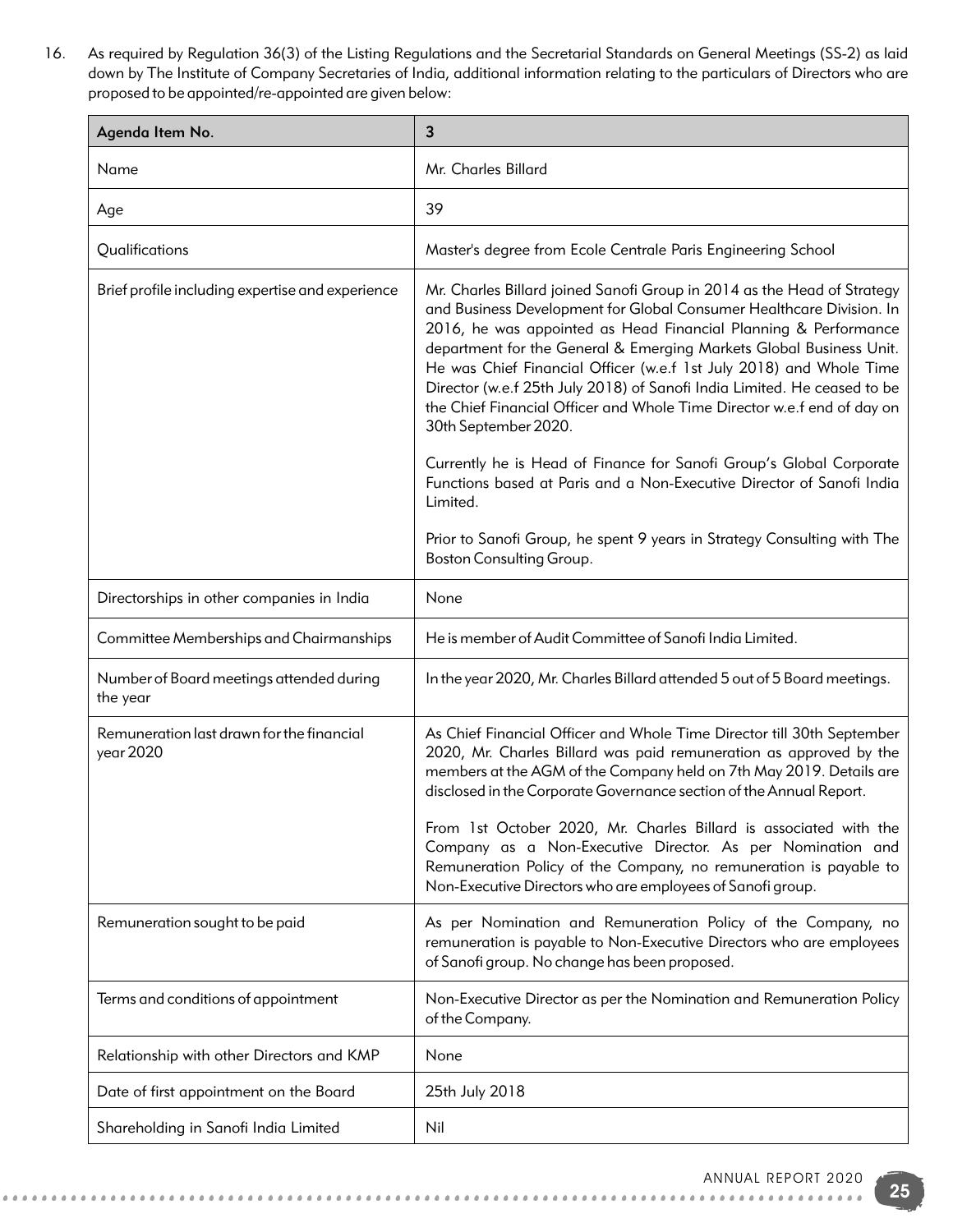| Agenda Item No.                                        | 4                                                                                                                                                                                                                                                                                                                                                                                                                                                                                                                                                                                 |
|--------------------------------------------------------|-----------------------------------------------------------------------------------------------------------------------------------------------------------------------------------------------------------------------------------------------------------------------------------------------------------------------------------------------------------------------------------------------------------------------------------------------------------------------------------------------------------------------------------------------------------------------------------|
| Name                                                   | Mr. Rahul Bhatnagar                                                                                                                                                                                                                                                                                                                                                                                                                                                                                                                                                               |
| Age                                                    | 62                                                                                                                                                                                                                                                                                                                                                                                                                                                                                                                                                                                |
| Qualifications                                         | MBA, The Wharton School, University of Pennsylvania, USA and<br>Member of Institute of Chartered Accountants of India                                                                                                                                                                                                                                                                                                                                                                                                                                                             |
| Brief profile including expertise and experience       | Mr. Rahul Bhatnagar had a long career in Finance and Strategy with<br>reputed organizations like Nestle, Pepsi and Bharti Group. Mr. Bhatnagar<br>last served as the Managing Director and Chief Financial Officer at Bharti<br>Enterprises Limited up to 2016. He has previously served as a Director of<br>Comviva Technologies Limited, Bharti Enterprises Limited and Bharti<br>AXA Life and General Insurance Company Limited.<br>He is currently an Independent Director on the board of Whirlpool of India<br>Limited, Rossell India Limited and Akzo Nobel India Limited. |
| Directorships in other companies in India              | Whirlpool of India Limited<br>Akzo Nobel India Limited<br>Rossell India Limited                                                                                                                                                                                                                                                                                                                                                                                                                                                                                                   |
| Committee Memberships and Chairmanships                | Sanofi India Limited:                                                                                                                                                                                                                                                                                                                                                                                                                                                                                                                                                             |
|                                                        | Chairman of Stakeholders Relationship Committee and Corporate<br>Social Responsibility Committee                                                                                                                                                                                                                                                                                                                                                                                                                                                                                  |
|                                                        | Member of Audit Committee and Nomination and Remuneration<br>Committee                                                                                                                                                                                                                                                                                                                                                                                                                                                                                                            |
|                                                        | Whirlpool of India Limited:                                                                                                                                                                                                                                                                                                                                                                                                                                                                                                                                                       |
|                                                        | Chairman of Audit Committee                                                                                                                                                                                                                                                                                                                                                                                                                                                                                                                                                       |
|                                                        | Member of Nomination and Remuneration Committee and Corporate<br>Social Responsibility Committee                                                                                                                                                                                                                                                                                                                                                                                                                                                                                  |
|                                                        | Akzo Nobel India Limited:                                                                                                                                                                                                                                                                                                                                                                                                                                                                                                                                                         |
|                                                        | Chairman of Audit Committee                                                                                                                                                                                                                                                                                                                                                                                                                                                                                                                                                       |
|                                                        | Member of Nomination and Remuneration Committee and Risk<br>Management Committee                                                                                                                                                                                                                                                                                                                                                                                                                                                                                                  |
|                                                        | Rossell India Limited:                                                                                                                                                                                                                                                                                                                                                                                                                                                                                                                                                            |
|                                                        | Chairman of Audit Committee<br>Member of Nomination and Remuneration Committee and Corporate                                                                                                                                                                                                                                                                                                                                                                                                                                                                                      |
|                                                        | Social Responsibility Committee                                                                                                                                                                                                                                                                                                                                                                                                                                                                                                                                                   |
| Number of Board meetings attended during<br>the year   | In the year 2020, Mr. Rahul Bhatnagar attended 2 out of 2 Board<br>meetings held in his tenure                                                                                                                                                                                                                                                                                                                                                                                                                                                                                    |
| Remuneration last drawn for the financial<br>year 2020 | Sitting Fees and Commission are disclosed in the Corporate Governance<br>Section                                                                                                                                                                                                                                                                                                                                                                                                                                                                                                  |
| Remuneration sought to be paid                         | Sitting Fees and Commission approved by the Board as per the<br>Nomination and Remuneration Policy of the Company                                                                                                                                                                                                                                                                                                                                                                                                                                                                 |
| Terms and conditions of appointment                    | As per draft letter of appointment setting out the terms and conditions<br>disclosed on the website                                                                                                                                                                                                                                                                                                                                                                                                                                                                               |
| Relationship with other Directors and KMP              | None                                                                                                                                                                                                                                                                                                                                                                                                                                                                                                                                                                              |
| Date of first appointment on the Board                 | 29th July 2020                                                                                                                                                                                                                                                                                                                                                                                                                                                                                                                                                                    |
| Shareholding in Sanofi India Limited                   | Nil                                                                                                                                                                                                                                                                                                                                                                                                                                                                                                                                                                               |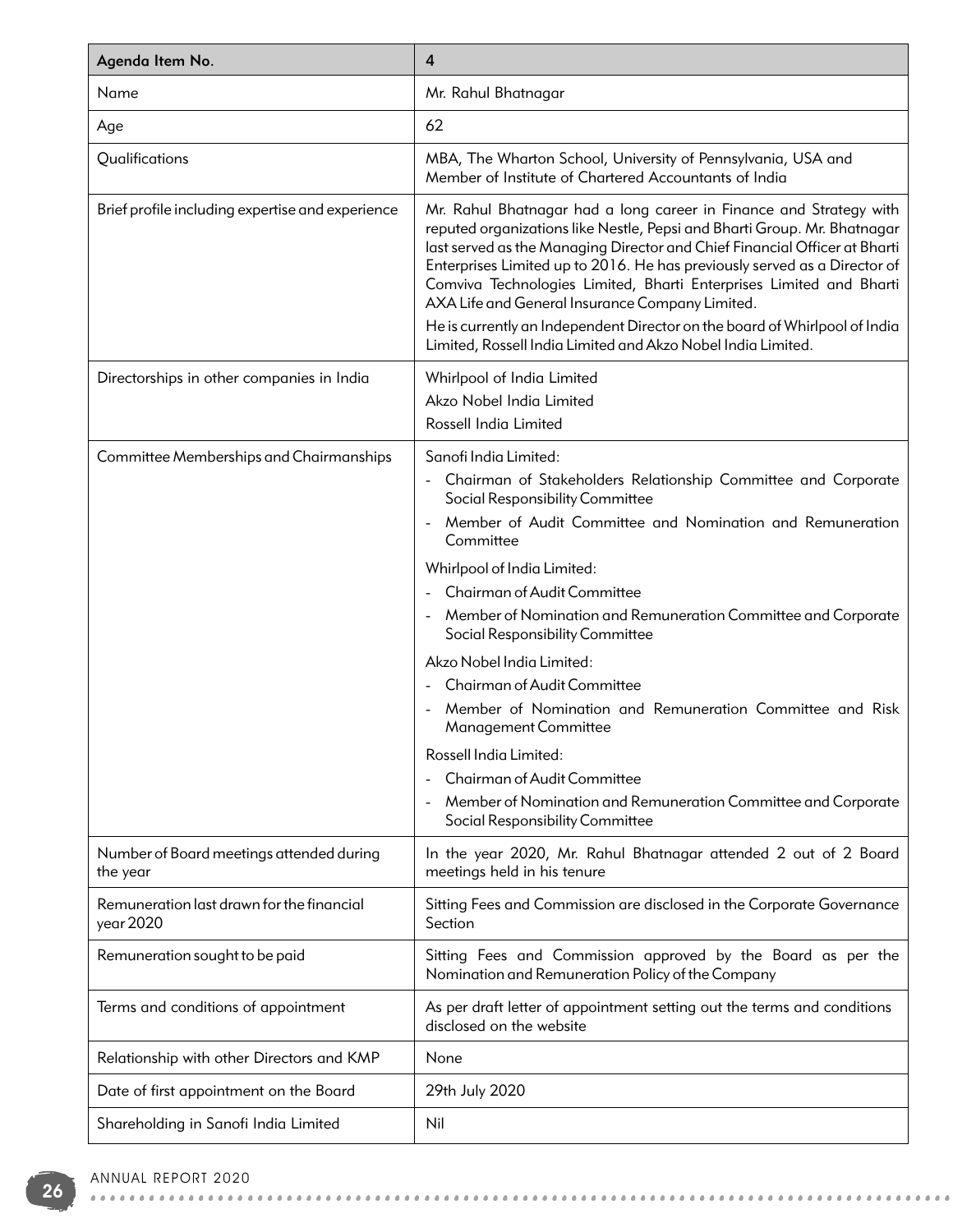| Agenda Item No.                                        | 5                                                                                                                                                                                                                                                                                                                                                                                                                                                                                                                                                                                                                                                                                                                                                                                                                                                                                                                                                                             |
|--------------------------------------------------------|-------------------------------------------------------------------------------------------------------------------------------------------------------------------------------------------------------------------------------------------------------------------------------------------------------------------------------------------------------------------------------------------------------------------------------------------------------------------------------------------------------------------------------------------------------------------------------------------------------------------------------------------------------------------------------------------------------------------------------------------------------------------------------------------------------------------------------------------------------------------------------------------------------------------------------------------------------------------------------|
| Name                                                   | Mr. Marc-Antoine Lucchini                                                                                                                                                                                                                                                                                                                                                                                                                                                                                                                                                                                                                                                                                                                                                                                                                                                                                                                                                     |
| Age                                                    | 56                                                                                                                                                                                                                                                                                                                                                                                                                                                                                                                                                                                                                                                                                                                                                                                                                                                                                                                                                                            |
| Qualifications                                         | <b>Biochemistry Professional</b>                                                                                                                                                                                                                                                                                                                                                                                                                                                                                                                                                                                                                                                                                                                                                                                                                                                                                                                                              |
| Brief profile including expertise and experience       | Mr. Marc-Antoine Lucchini is a French national who has over 30 years of<br>experience in the pharmaceutical industry. During his career, he has been<br>successfully operating in many different environments in Pharma<br>Operations in France first, and then in the United States in more strategic<br>roles in Sanofi group. Through the different acquisitions or mergers of the<br>company, he had the opportunity to work in Spain as the General<br>Manager for Iberia, in Egypt and then in France since 2014 to lead the<br>French affiliate, one of the biggest and most complex ones for a French<br>Pharma group. In 2016 he moved to a Regional Role as Head of the<br>European Region for the Primary Care Business Unit. In 2020, he was<br>appointed Head of the International Region, representing 68 countries<br>with sales of Euro 4.3 billion with a direct reporting of 10 high potential<br>countries of the region amongst which India is a key one. |
| Directorships in other companies in India              | None                                                                                                                                                                                                                                                                                                                                                                                                                                                                                                                                                                                                                                                                                                                                                                                                                                                                                                                                                                          |
| Committee Memberships and Chairmanships                | Member of Nomination and Remuneration Committee of Sanofi India<br>Limited.                                                                                                                                                                                                                                                                                                                                                                                                                                                                                                                                                                                                                                                                                                                                                                                                                                                                                                   |
| Number of Board meetings attended during<br>the year   | In the year 2020, Mr. Marc-Antoine Lucchini attended 1 out of 2 Board<br>meetings held in his tenure.                                                                                                                                                                                                                                                                                                                                                                                                                                                                                                                                                                                                                                                                                                                                                                                                                                                                         |
| Remuneration last drawn for the financial<br>year 2020 | As per Nomination and Remuneration Policy of the Company, no<br>remuneration is payable to Non-Executive Directors who are employees<br>of Sanofi group.                                                                                                                                                                                                                                                                                                                                                                                                                                                                                                                                                                                                                                                                                                                                                                                                                      |
| Remuneration sought to be paid                         | None                                                                                                                                                                                                                                                                                                                                                                                                                                                                                                                                                                                                                                                                                                                                                                                                                                                                                                                                                                          |
| Terms and conditions of appointment                    | Non-Executive Director as per the Nomination and Remuneration Policy<br>of the Company.                                                                                                                                                                                                                                                                                                                                                                                                                                                                                                                                                                                                                                                                                                                                                                                                                                                                                       |
| Relationship with other Directors and KMP              | None                                                                                                                                                                                                                                                                                                                                                                                                                                                                                                                                                                                                                                                                                                                                                                                                                                                                                                                                                                          |
| Date of first appointment on the Board                 | 29th July 2020                                                                                                                                                                                                                                                                                                                                                                                                                                                                                                                                                                                                                                                                                                                                                                                                                                                                                                                                                                |
| Shareholding in Sanofi India Limited                   | Nil                                                                                                                                                                                                                                                                                                                                                                                                                                                                                                                                                                                                                                                                                                                                                                                                                                                                                                                                                                           |

| Agenda Item No.                                  | O                                                                                                                                                                                                                                                                                                                                                                                |
|--------------------------------------------------|----------------------------------------------------------------------------------------------------------------------------------------------------------------------------------------------------------------------------------------------------------------------------------------------------------------------------------------------------------------------------------|
| Name                                             | Mr. Aditya Narayan                                                                                                                                                                                                                                                                                                                                                               |
| Age                                              | 69                                                                                                                                                                                                                                                                                                                                                                               |
| Qualifications                                   | Master of Science, University of Rochester, NY, USA<br>Bachelor of Law, University of Kanpur<br>Bachelor of Technology, Indian Institute of Technology, Kanpur                                                                                                                                                                                                                   |
| Brief profile including expertise and experience | Mr. Aditya Narayan has over four decades of experience in the Industry.<br>Starting in 1973 as a management trainee with ICI India Limited, now<br>Akzo Nobel India Limited, he worked across diverse businesses and<br>functions before serving as its Managing Director over 1996 – 2003.<br>Thereafter, he was the Non-Executive Chairman of its Board over<br>$2003 - 2010.$ |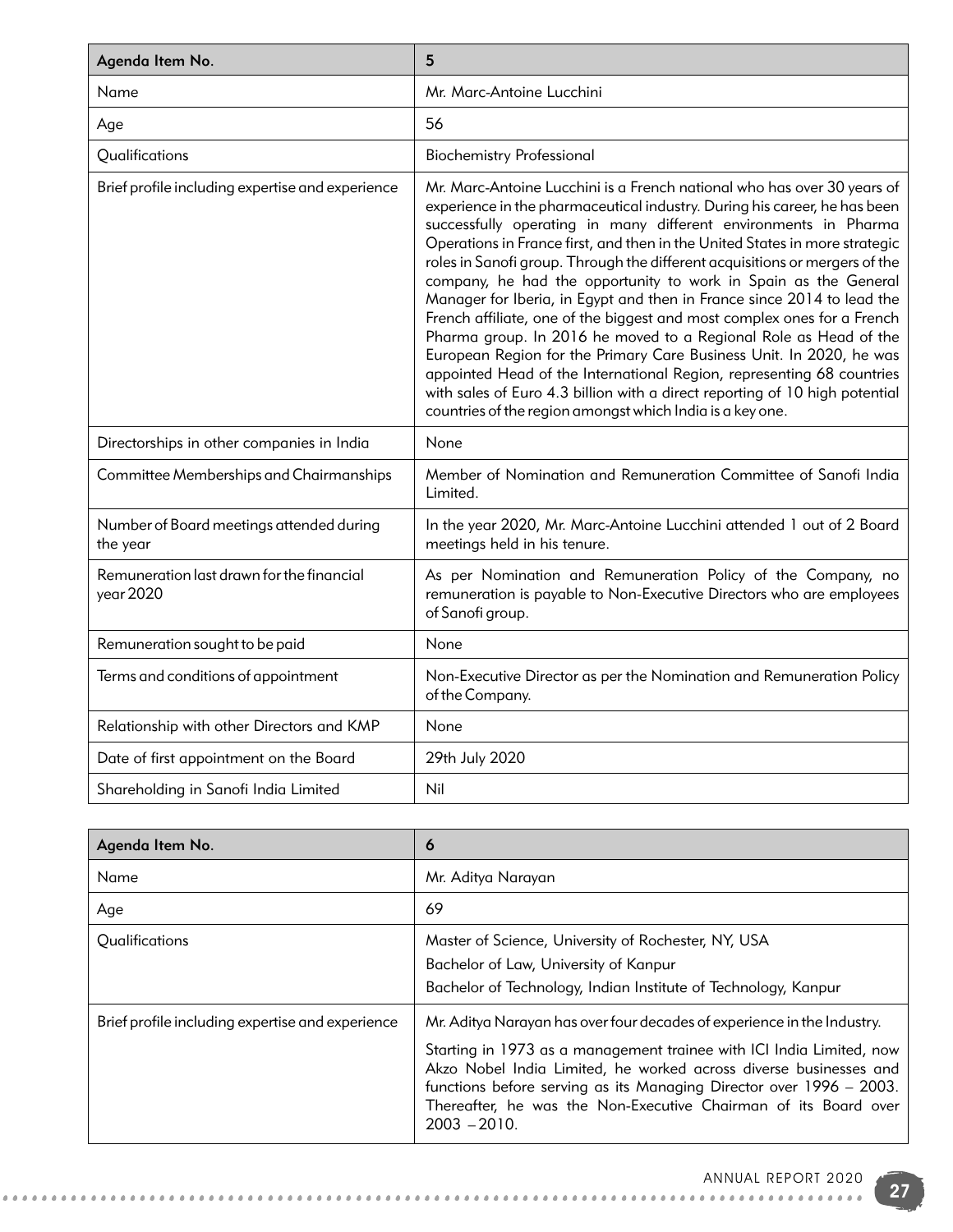|                                                        | Since 2001, he has served on the Boards of a few other companies,<br>including terms as an Independent Director of listed companies in India.<br>Over 2005 - 2009, he was the President and CEO of BHP Billiton India.<br>Mr. Aditya Narayan was appointed as an Independent Director of Sanofi<br>India Limited for a term of five years from 30th April 2016 to 29th April<br>2021. |
|--------------------------------------------------------|---------------------------------------------------------------------------------------------------------------------------------------------------------------------------------------------------------------------------------------------------------------------------------------------------------------------------------------------------------------------------------------|
| Directorships in other companies in India              | None                                                                                                                                                                                                                                                                                                                                                                                  |
| Committee Memberships and Chairmanships                | None                                                                                                                                                                                                                                                                                                                                                                                  |
| Number of Board meetings attended during<br>the year   | In the year 2020, Mr. Aditya Narayan attended 5 out of 5 Board meetings<br>held in his tenure.                                                                                                                                                                                                                                                                                        |
| Remuneration last drawn for the financial<br>year 2020 | Sitting Fees and Commission as disclosed in the Corporate Governance<br>Section.                                                                                                                                                                                                                                                                                                      |
| Remuneration sought to be paid                         | Sitting Fees and Commission approved by the Board as per the<br>Nomination and Remuneration Policy of the Company.                                                                                                                                                                                                                                                                    |
| Terms and conditions of appointment                    | As per draft letter of appointment setting out the terms and conditions<br>disclosed on the website.                                                                                                                                                                                                                                                                                  |
| Relationship with other Directors and KMP              | None                                                                                                                                                                                                                                                                                                                                                                                  |
| Date of first appointment on the Board                 | 30th April 2016                                                                                                                                                                                                                                                                                                                                                                       |
| Shareholding in Sanofi India Limited                   | Nil                                                                                                                                                                                                                                                                                                                                                                                   |

| Agenda Item No.                                  | 7                                                                                                                                                                                                                                                                                                                                                                                                                                                                                        |
|--------------------------------------------------|------------------------------------------------------------------------------------------------------------------------------------------------------------------------------------------------------------------------------------------------------------------------------------------------------------------------------------------------------------------------------------------------------------------------------------------------------------------------------------------|
| Name                                             | Ms. Usha Thorat                                                                                                                                                                                                                                                                                                                                                                                                                                                                          |
| Age                                              | 71                                                                                                                                                                                                                                                                                                                                                                                                                                                                                       |
| Qualifications                                   | Master's Degree in Economics (Delhi School of Economics)                                                                                                                                                                                                                                                                                                                                                                                                                                 |
| Brief profile including expertise and experience | Ms. Usha Thorat joined the Reserve Bank of India (RBI) in 1972. She<br>became Deputy Governor in 2005 and remained in this position till 2010.<br>After stepping down from RBI, Ms. Usha Thorat was entrusted by the RBI<br>to set up the Centre for Advanced Financial Research and Learning<br>(CAFRAL) in banking and finance. She held charge as Director of<br>CAFRAL from 2011 to 2014. She has worked on/led several Advisory<br>Committees constituted by Reserve Bank of India. |
|                                                  | She currently chairs the Mutual Fund Advisory Committee constituted by<br>SEBI. She is also a Member of the Fund Trustee and Advisory Commission<br>set up under the Kerala Infrastructure Investment Fund Act, 1999.                                                                                                                                                                                                                                                                    |
|                                                  | She is active in the social sector. She is a trustee of the Indian Cancer<br>Society and heads its Cancer Cure Fund project. She is Chairperson of the<br>Board of Governors of the Foundation for Ecological Security which works<br>on issues of sustainability and equitable development. She also chairs the<br>Board of Trustees of the Lotus Medical Foundation, Kolhapur, which<br>works on HIV issues.                                                                           |
|                                                  | Ms. Usha Thorat was appointed as an Independent Director of the<br>Company for a term of five years from 30th April 2016 to 29th April 2021.                                                                                                                                                                                                                                                                                                                                             |
| Directorships in other companies in India        | Financial Benchmarks India Private Limited<br>Grameen Impact Investments India Private Limited                                                                                                                                                                                                                                                                                                                                                                                           |
| Committee Memberships and Chairmanships          | She is Chairperson of Audit Committee and Nomination and<br>Remuneration Committee and member of Corporate Social<br>Responsibility Committee of Sanofi India Limited.                                                                                                                                                                                                                                                                                                                   |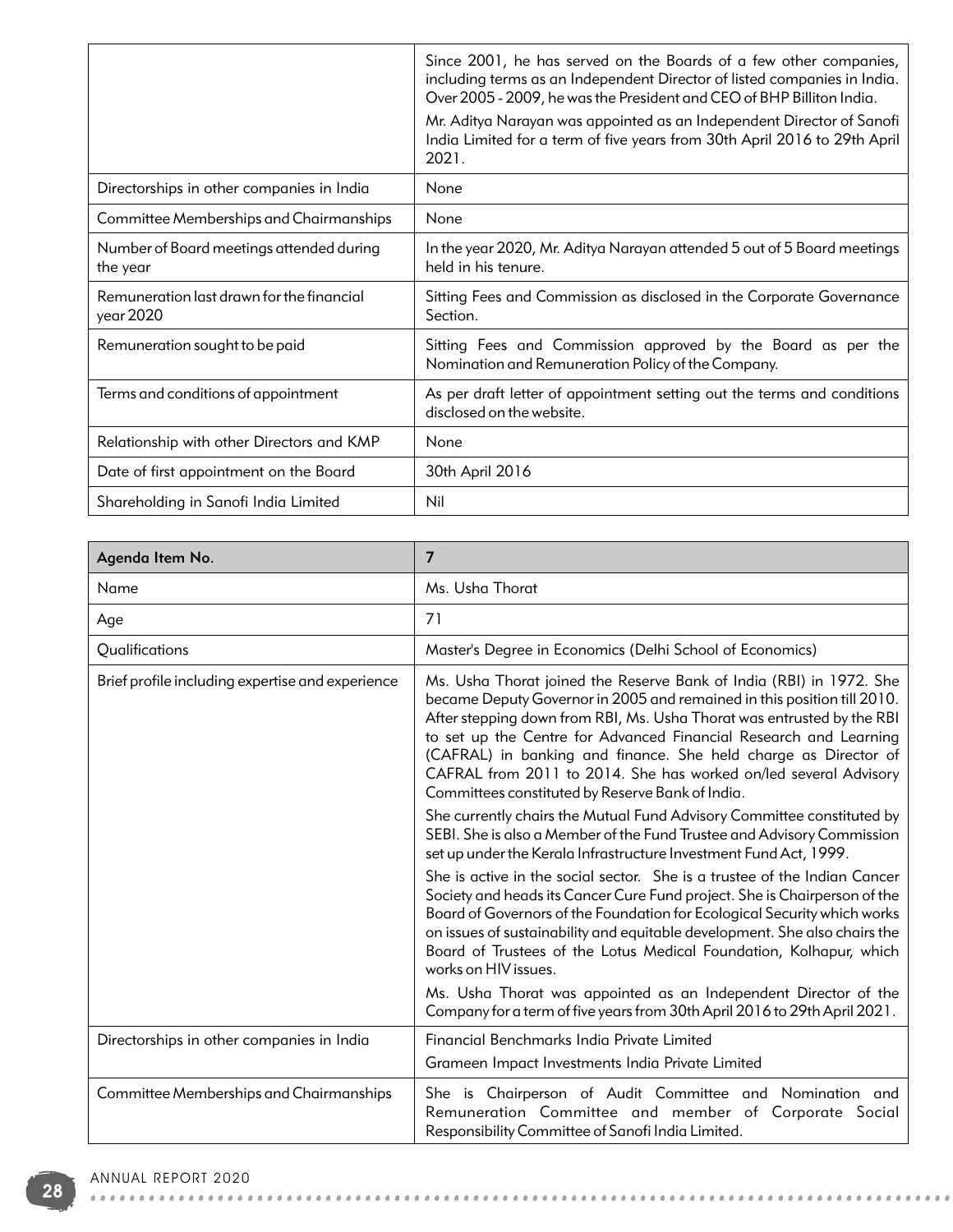| Number of Board meetings attended during<br>the year   | In the year 2020, Ms. Usha Thorat attended 5 out of 5 Board meetings<br>held in her tenure.                        |
|--------------------------------------------------------|--------------------------------------------------------------------------------------------------------------------|
| Remuneration last drawn for the financial<br>year 2020 | Sitting Fees and Commission as disclosed in the Corporate Governance<br>Section.                                   |
| Remuneration sought to be paid                         | Sitting Fees and Commission approved by the Board as per the<br>Nomination and Remuneration Policy of the Company. |
| Terms and conditions of appointment                    | As per draft letter of appointment setting out the terms and conditions<br>disclosed on the website.               |
| Relationship with other Directors and KMP              | None                                                                                                               |
| Date of first appointment on the Board                 | 30th April 2016                                                                                                    |
| Shareholding in Sanofi India Limited                   | Nil                                                                                                                |

| Agenda Item No.                                        | 8 & 9                                                                                                                                                                                                                                                                                                                                                                                                                                                                                                                                                                                                                                                                                                                                                                                                                                                               |
|--------------------------------------------------------|---------------------------------------------------------------------------------------------------------------------------------------------------------------------------------------------------------------------------------------------------------------------------------------------------------------------------------------------------------------------------------------------------------------------------------------------------------------------------------------------------------------------------------------------------------------------------------------------------------------------------------------------------------------------------------------------------------------------------------------------------------------------------------------------------------------------------------------------------------------------|
| Name                                                   | Mr. Vaibhav Karandikar                                                                                                                                                                                                                                                                                                                                                                                                                                                                                                                                                                                                                                                                                                                                                                                                                                              |
| Age                                                    | 48                                                                                                                                                                                                                                                                                                                                                                                                                                                                                                                                                                                                                                                                                                                                                                                                                                                                  |
| Qualifications                                         | B.Com., CA, CS, ICWA                                                                                                                                                                                                                                                                                                                                                                                                                                                                                                                                                                                                                                                                                                                                                                                                                                                |
| Brief profile including expertise and experience       | Mr. Vaibhav Karandikar is a Chartered Accountant, Cost Accountant and<br>a Company Secretary with a post qualification experience of 25 years. He<br>joined Sanofi in April 2007 and since then he has worked across various<br>domains in the Finance function which includes financial accounting &<br>reporting, taxation, business finance, management accounting etc. In his<br>most recent assignment, he worked as Head of Controlling (Business<br>Finance) for the General Medicines and Consumer Healthcare Business.<br>In this role, he also supported the Global Support Function activities,<br>Intra-Group Exports and Intra-Group services. During his time at Sanofi,<br>he has been part of several key projects including mergers, acquisitions,<br>divestures, integration projects. He also led the overall GST transition for<br>the Company. |
|                                                        | Prior to joining Sanofi, he worked as Senior Manager Finance & Company<br>Secretary for Sandoz India Private Limited (Heading the finance function<br>for the Commercial operations). In the past, he was associated with<br>Aventis Pharma Limited, Tata Power Limited and Hindustan Ciba-Geigy<br>Limited.                                                                                                                                                                                                                                                                                                                                                                                                                                                                                                                                                        |
| Directorships in other companies in India              | None                                                                                                                                                                                                                                                                                                                                                                                                                                                                                                                                                                                                                                                                                                                                                                                                                                                                |
| Committee Memberships and Chairmanships                | He is member of Stakeholders Relationship Committee and Risk<br>Management Committee of Sanofi India Limited.                                                                                                                                                                                                                                                                                                                                                                                                                                                                                                                                                                                                                                                                                                                                                       |
| Number of Board meetings attended during<br>the year   | Not applicable                                                                                                                                                                                                                                                                                                                                                                                                                                                                                                                                                                                                                                                                                                                                                                                                                                                      |
| Remuneration last drawn for the financial<br>year 2020 | Not applicable                                                                                                                                                                                                                                                                                                                                                                                                                                                                                                                                                                                                                                                                                                                                                                                                                                                      |
| Remuneration sought to be paid                         | As described in the explanatory statement of this Notice.                                                                                                                                                                                                                                                                                                                                                                                                                                                                                                                                                                                                                                                                                                                                                                                                           |
| Terms and conditions of appointment                    | As described in the explanatory statement of this Notice.                                                                                                                                                                                                                                                                                                                                                                                                                                                                                                                                                                                                                                                                                                                                                                                                           |
| Relationship with other Directors and KMP              | None                                                                                                                                                                                                                                                                                                                                                                                                                                                                                                                                                                                                                                                                                                                                                                                                                                                                |
| Date of first appointment on the Board                 | 23rd February 2021                                                                                                                                                                                                                                                                                                                                                                                                                                                                                                                                                                                                                                                                                                                                                                                                                                                  |
| Shareholding in Sanofi India Limited                   | Nil                                                                                                                                                                                                                                                                                                                                                                                                                                                                                                                                                                                                                                                                                                                                                                                                                                                                 |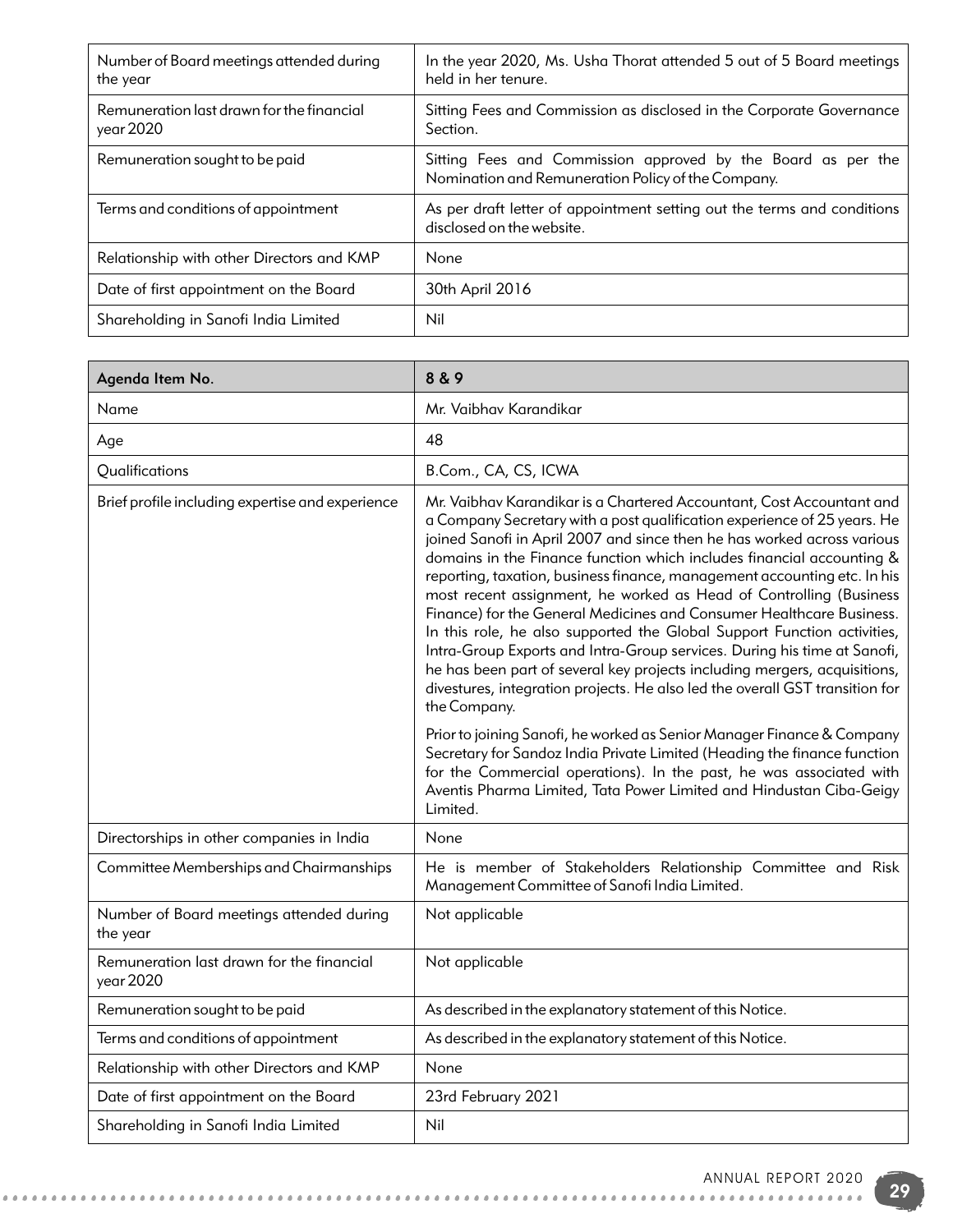# EXPLANATORY STATEMENT

The following Explanatory Statement pursuant to Section 102 (1) of the Companies Act, 2013 (the Act) sets out all material facts relating to the business mentioned in item nos. 4 to 10 in the accompanying Notice of the Annual General Meeting (AGM).

#### Item No. 4

The Board of Directors of the Company at its meeting held on 28th July 2020, on the recommendation of the Nomination and Remuneration Committee, appointed Mr. Rahul Bhatnagar as an Additional (Independent) Director on the Board of the Company with effect from 29th July 2020 to hold office till the conclusion of the next AGM and subject to the approval of the members in the ensuing AGM, as an Independent Director to hold office for a term of five consecutive years from the effective date of this appointment.

The Company has received a notice in writing from a member under the provisions of Section 160(1) of the Act proposing the candidature of Mr. Rahul Bhatnagar for the office of Director.

Mr. Rahul Bhatnagar is not disqualified from being appointed as Director in terms of Section 164 of the Act and has consented to act as Director of the Company. The Company has also received declaration from him that he meets the criteria of independence as prescribed both under Section 149 (6) of the Act and under Regulation 16 of the Listing Regulations. In the opinion of the Board, Mr. Rahul Bhatnagar fulfills the conditions specified in the Act and the rules made thereunder and also under the Listing Regulations for appointment as an Independent Director and is independent of the Management.

Electronic copy of the draft letter for appointment of Mr. Rahul Bhatnagar as an Independent Director setting out the terms and conditions is available in the Investor Section of the website of the Company - www.sanofiindialtd.com.

A brief profile of Mr. Rahul Bhatnagar is provided in the notes to the Notice of the AGM.

The Board of Directors is of the opinion that the knowledge and experience of Mr. Rahul Bhatnagar will be of immense value to the Company. The Board, therefore, recommends the approval of the Ordinary Resolution set out at item no. 4 of the Notice convening the meeting.

Except Mr. Rahul Bhatnagar, being the proposed appointee, none of the Directors or Key Managerial Personnel of the Company or their relatives are concerned or interested, financially or otherwise, in this Resolution.

#### Item No. 5

The Board of Directors of the Company at its meeting held on 28th July 2020, appointed Mr. Marc-Antoine Lucchini as an Additional Director (Non-Executive Director) with effect from 29th July 2020. Pursuant to the provisions of Section 161 of the Act, Mr. Marc-Antoine Lucchini will hold the office of a Director up to the date of the forthcoming AGM.

The Company has received a notice in writing from a member under the provisions of Section 160(1) of the Act proposing the candidature of Mr. Marc-Antoine Lucchini for the office of Director.

A brief profile of Mr. Marc-Antoine Lucchini is provided in the notes to the Notice of the AGM.

Mr. Marc-Antoine Lucchini is not disqualified from being appointed as a Director in terms of Section 164 of the Act and has given his consent to act as a Director of the Company.

The Board of Directors is of the opinion that the knowledge and experience of Mr. Marc-Antoine Lucchini will be of immense value to the Company. The Board, therefore, recommends the approval of the Ordinary Resolution set out at item no. 5 of the Notice convening the meeting.

Except Mr. Marc-Antoine Lucchini, being the proposed appointee, none of the Directors or Key Managerial Personnel of the Company or their relatives are concerned or interested, financially or otherwise, in this Resolution.

#### Item No. 6

The members had approved appointment of Mr. Aditya Narayan as an Independent Director of the Company at the AGM held on 29th April 2016 for a term of five consecutive years from 30th April 2016. The term of Mr. Aditya Narayan as an Independent Director of the Company will conclude on 29th April 2021.

The Board of Directors of the Company at its meeting held on 23rd February 2021, based on the recommendation of the Nomination and Remuneration Committee after review of performance evaluation and subject to the approval of the members through Special Resolution, re-appointed Mr. Aditya Narayan as an Independent Director, for a second term of five consecutive years commencing from 30th April 2021.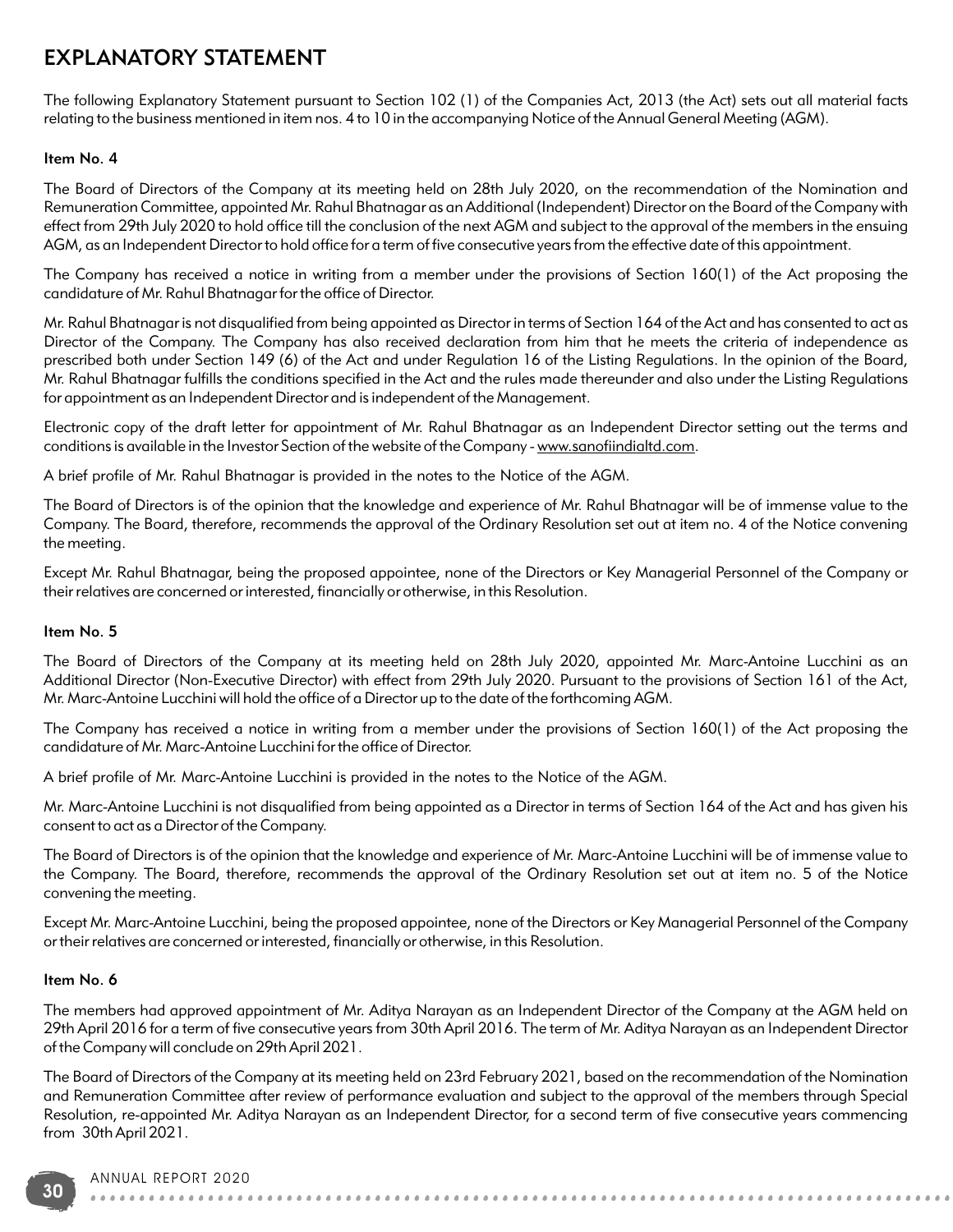Mr. Aditya Narayan is not disqualified from being re-appointed as Director in terms of Section 164 of the Act and has consented to act as Director of the Company. The Company has also received declaration from him that he meets the criteria of independence as prescribed both under Section 149 (6) of the Act and under Regulation 16 of the Listing Regulations. In the opinion of the Board, Mr. Aditya Narayan fulfills the conditions specified in the Act and the rules made thereunder and also under the Listing Regulations for re-appointment as an Independent Director and is independent of the Management. The Company has received a notice in writing from a member under the provisions of Section 160(1) of the Act proposing the candidature of Mr. Aditya Narayan for the office of the Director.

Electronic copy of the draft letter for appointment of Mr. Aditya Narayan as an Independent Director setting out the terms and conditions is available in the Investor Section of the website of the Company - www.sanofiindialtd.com.

A brief profile of Mr. Aditya Narayan is provided in the notes to the Notice of the AGM.

The Board of Directors is of the opinion that knowledge and experience of Mr. Aditya Narayan will be of immense value to the Company. The Board, therefore, recommends the approval of the Special Resolution set out at item no. 6 of the Notice convening the meeting.

Except Mr. Aditya Narayan, being the proposed appointee, none of the Directors or Key Managerial Personnel of the Company or their relatives are concerned or interested, financially or otherwise, in this Resolution.

### Item No. 7

The members had approved appointment of Ms. Usha Thorat as an Independent Director of the Company at the AGM held on 29th April 2016 for a term of five consecutive years from 30th April 2016. The term of Ms. Usha Thorat as an Independent Director of the Company will conclude on 29th April 2021.

The Board of Directors of the Company at its meeting held on 23rd February 2021, based on the recommendation of the Nomination and Remuneration Committee after review of performance evaluation and subject to the approval of the members through Special Resolution, re-appointed Ms. Usha Thorat as an Independent Director, for a second term of five consecutive years commencing from 30th April 2021.

Ms. Usha Thorat is not disqualified from being re-appointed as Director in terms of Section 164 of the Act and has consented to act as Director of the Company. The Company has also received declaration from her that she meets the criteria of independence as prescribed both under Section 149 (6) of the Act and under Regulation 16 of the Listing Regulations. In the opinion of the Board, Ms. Usha Thorat fulfills the conditions specified in the Act and the rules made thereunder and also under the Listing Regulations for re-appointment as an Independent Director and is independent of the Management. The Company has received a notice in writing from a member under the provisions of Section 160(1) of the Act proposing the candidature of Ms. Usha Thorat for the office of the Director.

Electronic copy of the draft letter for appointment of Ms. Usha Thorat as an Independent Director setting out the terms and conditions is available in the Investor Section of the website of the Company - www.sanofiindialtd.com.

A brief profile of Ms. Usha Thorat is provided in the notes to the Notice of the AGM.

Ms. Usha Thorat, is aged 71 years and would be attaining the age of 75 years in February 2025, during the proposed term of 5 years as an Independent Director. Pursuant to Regulation 17(1A) of Listing Regulations, approval of the members is required by way of a Special Resolution, for the continuation of Ms. Usha Thorat as an Independent Director from the date of her attaining 75 years of age to 29th April 2026.

Ms. Usha Thorat has made significant contributions in the Governance, Internal Financial Controls, Risk Management, Financial Reporting, Corporate Social Responsibility and Employee Compensation processes in her first term as an Independent Director. She has been Chairperson of the Audit Committee and Nomination and Remuneration Committee for more than 3 years and actively participated on all Board matters in her first term as an Independent Director. Re-appointment of Ms. Usha Thorat for a second term will help the Company in further strengthening the governance processes. The Board of Directors is of the opinion that the knowledge and experience of Ms. Usha Thorat will be of immense value to the Company. The Board, therefore, recommends the approval of the Special Resolution set out at item no. 7 of the Notice convening the meeting.

Except Ms. Usha Thorat, being the proposed appointee, none of the Directors or Key Managerial Personnel of the Company or their relatives are concerned or interested, financially or otherwise, in this Resolution.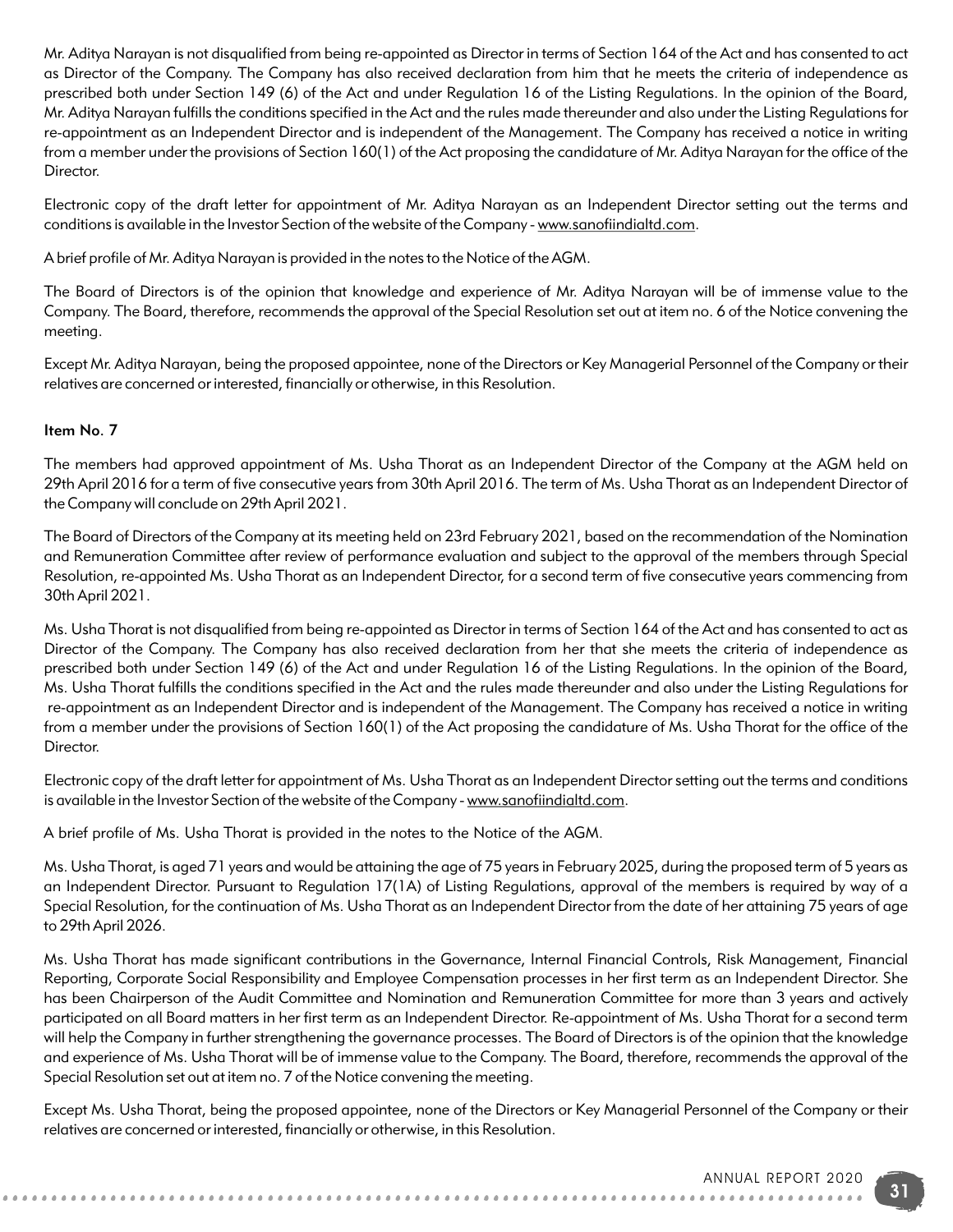#### Item No. 8 & 9

The Board of Directors of the Company, on the recommendation of the Nomination and Remuneration Committee, appointed Mr. Vaibhav Karandikar as an Additional Director of the Company with effect from 23rd February 2021 in accordance with Section 161 of the Act. He will hold office up to the date of the AGM of the Company.

The Board of Directors of the Company at its meeting held on 23rd February 2021, subject to the approval of the members of the Company, approved the appointment of Mr. Vaibhav Karandikar as Whole Time Director of the Company for a period of five years.

The Company has received a notice in writing from a member under the provisions of Section 160(1) of the Act proposing the candidature of Mr. Vaibhav Karandikar for the office of Director.

The remuneration proposed to be paid to Mr. Vaibhav Karandikar with effect from 23rd February 2021 is set out below:

- 1. Basic Salary Rs. 57,60,000 per annum.
- 2. Flexi Compensation Allowance of Rs. 74,68,992 per annum and such higher amount as may be decided by the Board from time to time and in alignment with the Company's policy on Flexi-Compensation.
- 3. Provident Fund Company's contribution not to exceed 12% of Basic salary.
- 4. Gratuity Company's contribution not to exceed 8.33% of Basic salary.
- 5. Increments Such increments with effect from 1st April 2021 as may be decided by the Board of Directors from time to time, not exceeding 25% per annum.
- 6. Performance Bonus with a target payout of Rs. 36,00,000 per annum for the financial year ending 31st December 2020 (for previous roles in the Company) and a payout range of 0% to 200% of target amount to be paid at the end of the financial year, and all future Performance bonuses, as may be determined by the Board of Directors.
- 7. Housing House Rent Allowance as part of the Flexi-Compensation Structure (FCP). In addition, residential gas & electricity utility on actuals can be claimed as reimbursement.
- 8. Medical Hospitalisation Insurance Benefit Medical aid benefits for self and dependant family as per Company's policy which is currently Rs. 800,000 floater coverage. This may be revised from time to time as per Company's policy.
- 9. The Company to pay the premium for the Personal Accident Insurance Policy taken for Mr. Vaibhav Karandikar along with other Officers of the Company.
- 10. The Company to pay the premium for the Group Insurance Policy taken for Mr. Vaibhav Karandikar as per rules of the Company.
- 11. The Company to pay fees for one Club (including admission or entrance fees and monthly or annual subscriptions) as per Company's policy.
- 12. Leave on full pay and allowances as per rules of the Company for such number of days of leave as may be granted to other employees of the Company in the Head Office.
- 13. Reimbursement of actual travelling and entertainment expenses incurred on behalf of the Company, subject to such ceiling on entertainment expenses as may be imposed by the Board of Directors from time to time.
- 14. Reimbursement of expenses on mobile phone and landline phone at residence as per the Company's policy.
- 15. Cost of existing stock linked incentive declared by the holding company based out of India, and the cost thereof borne by the Company. The cost borne by the Company for the year ended 31st December 2020 (for previous roles in the Company) was Rs. 543,898.

(All the above perquisites shall be evaluated as per Income-tax Rules, wherever applicable. In the absence of any such Rule, perquisites shall be evaluated at actual cost.)

#### Minimum Remuneration

In any financial year, if the Company has no profits or its profits are inadequate, the Company shall pay the remuneration to the Director in accordance with the provisions of Section 197 read with Schedule V of the Act and rules framed thereunder and any other applicable provisions of the Act or any statutory modification or re-enactment thereof.

The draft agreement between the Company and Mr. Vaibhav Karandikar will be available to members on request. Members may write to the Company Secretary on email - IGRC.SIL@sanofi.com for inspecting the draft agreement until the date of the AGM or any adjournment thereof.